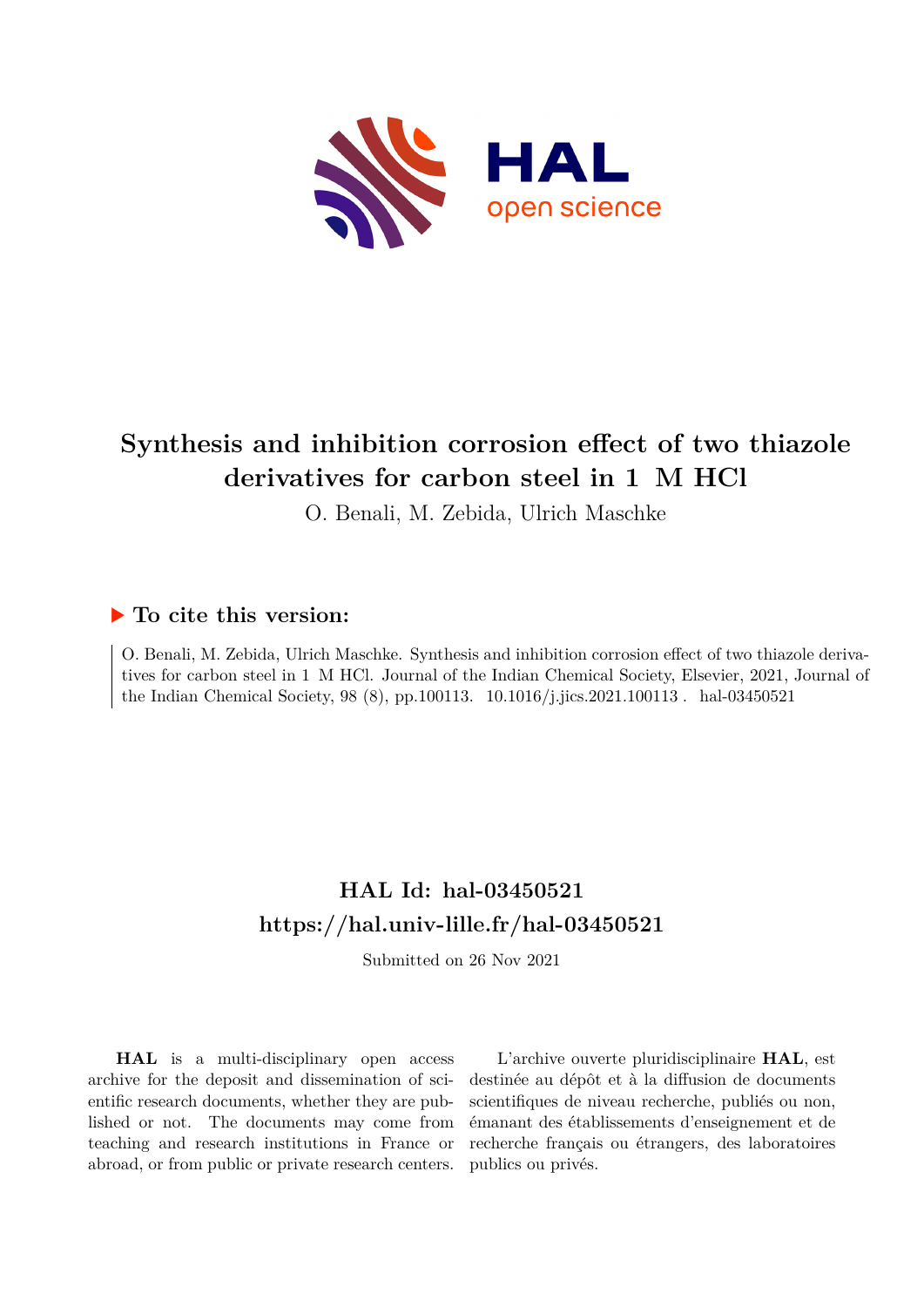#### **Synthesis and inhibition corrosion effect of two thiazole derivatives for carbon steel in**

## **1** M HCl

O. Benali<sup>1</sup>\*, M. Zebida<sup>1,2</sup>, U. Maschke<sup>3</sup>

<sup>1</sup> Laboratory of Chemistry: Synthesis, Properties and Applications, University of Saida –Dr.

*Moulay Tahar, Algeria.* 

*2 Department of Chemistry, Faculty of sciences, University of Saida – Dr. Moulay Tahar,* 

*Algeria.* 

*3 Unité Matériaux et Transformations: Ingénierie des systèmes polymères (UMET :ISP),* 

*Université Lille1, France*

*\*Corresponding author: benaliomar@hotmail.com*

# **Abstra**

Inhibition of C38 carbon steel corrosion by **Amethyl-3-phenyl-2(3H)-thiazolethione (TO1)** and 4-methyl-2-(methylthio)-3- phenylthiazol-3-ium **(ST1)** in 1 M HCl was investigated by weight loss and electrochemical methods. All of the data obtained reveal that the two compounds act as good in this is this media. At optimized concentration **TO1** and **ST1** showed the highest inhibition efficiency of 98.8 %  $(2.10^{-4}M)$  and 93.86 %  $(10^{-3}M)$ respectively. Polarization curves show that inhibitor molecules act as mixed type inhibitors. The impedence study showed that an increase in the concentration of the two inhibitors is accompanied by an increase in polarization resistance and a decrease in double layer citance. The Langmuir isotherm very well describes the adsorption of inhibitors to the surface of the corroding metal and the thermodynamic parameters showed that the adsorption of the two compounds was strong and chemical nature. X-ray photoelectron spectroscopy (XPS) confirms and describes the absorption of inhibitors under investigation on the metal surface. Algeria.<br>
<sup>2</sup>Department of Chemistry, Faculty of sciences, University of Saida – Dr. Mouland Algeria.<br>
Algeria.<br>
<sup>3</sup>Unité Matériaux et Transformations: Ingénierie des systèmes polymes.<br>
Université Lillel, France<br>
<sup>4</sup>Corres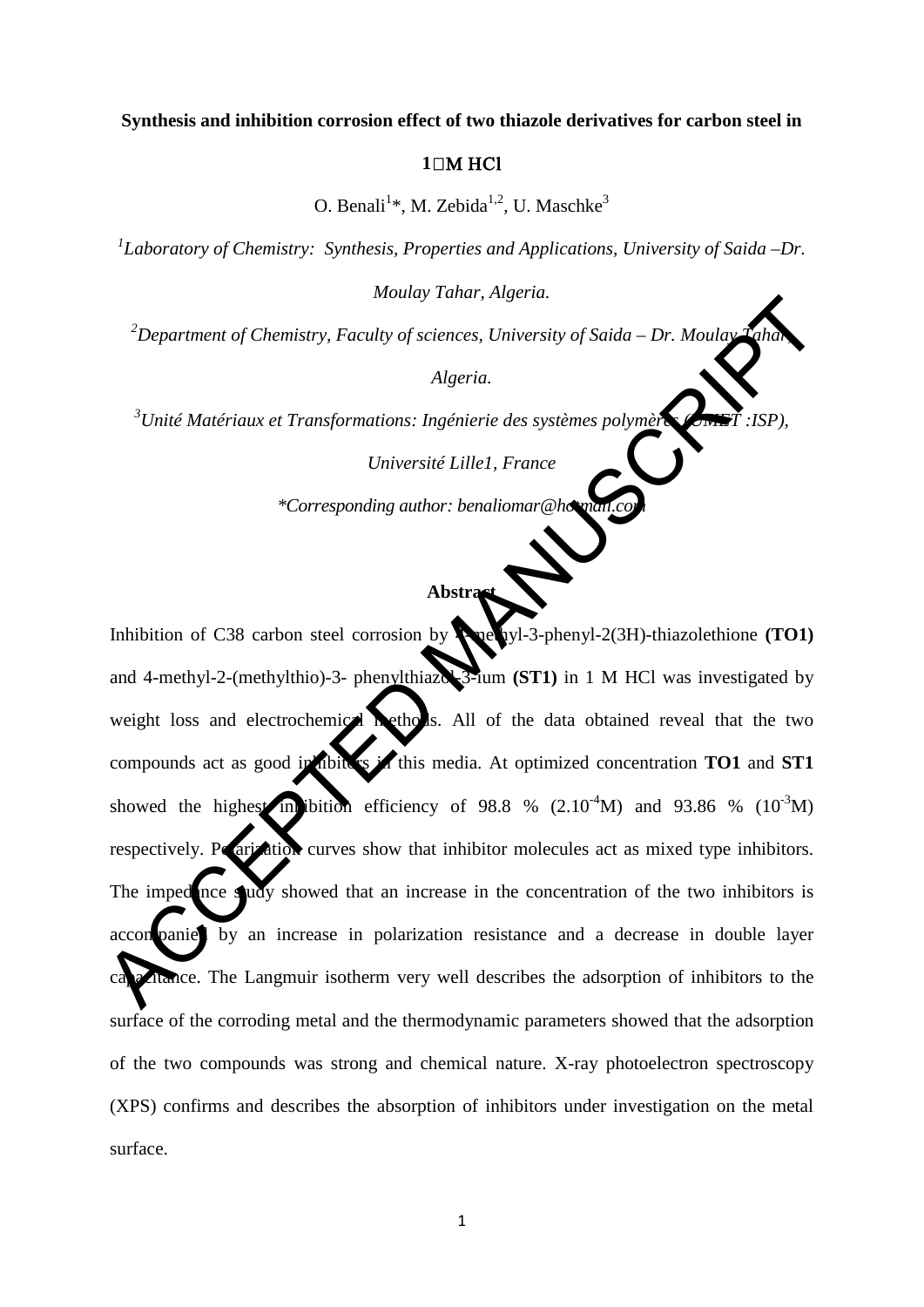**Keywords:** Corrosion inhibition; C38 carbon steel; HCl; thiazole derivatives, XPS

## **1. Introduction**

Carbon steel is one of the most widely used metals in the automotive industry, machinery, construction structures, among many other uses. This material has been extensively studied as a model for corrosion inhibition. This is due to the fact that carbon steel corrodes very easily in different environments, but if we talk about an acidic medium which is very corrosive, the corrosion of carbon steel increases considerably  $[1-4]$ . In general, the inhibitors are organic compounds in whose structures are oxygen, sulfur, nitrogen and phosphorous atoms and unsaturated bonds together with aromatic rings. Thiazole-type compounds have been proven to be potent corrosion inhibitors. This is due to their strong alsorption susceptibility to metal surfaces in aggressive media via their polar groups and their oted tial for complexing with the metal surface. In addition, they exhibit different agricultural, industrial and biological properties such as anticancer, antiviral, antibacterial, antifungal, etc. [5-18]. a model in consistent introduce. This is one of the the transformation is the correction of carbon and inferent environments, but if we talk about an acidic medium which is very compounds in whose structures are oxygen, su

All of these properties have manifested their nu-toxic character. They also possess abundant pie-electrons and unshared electron pairs on the nitrogen atom, which can interact with any metal's d-orbitals to provide a projective film1 [13-14]. Thus in recent years research on derivative thiazole in hibitors has been a major topic. Researchers have made many efforts to examine new the azone derivatives in the hope of improving its inhibition effectiveness. A common route for enhancing a given heterocycle's corrosion inhibition efficiency is to alter its str**c**ture with different moieties or functional groups [15-18].

This work is focused at synthesizing two thiazolic derivatives : 4-methyl-3-phenyl-2(3H) thiazolethione **(TO1)** and 4-methyl-2-(methylthio)-3- phenylthiazol-3-ium **(ST1)** and study their inhibition efficiency as inhibitors for C38 carbon steel in 1M HCl solution, using electrochemical methods, weight loss measurement and XPS surface study.

#### **2. Experimental Section**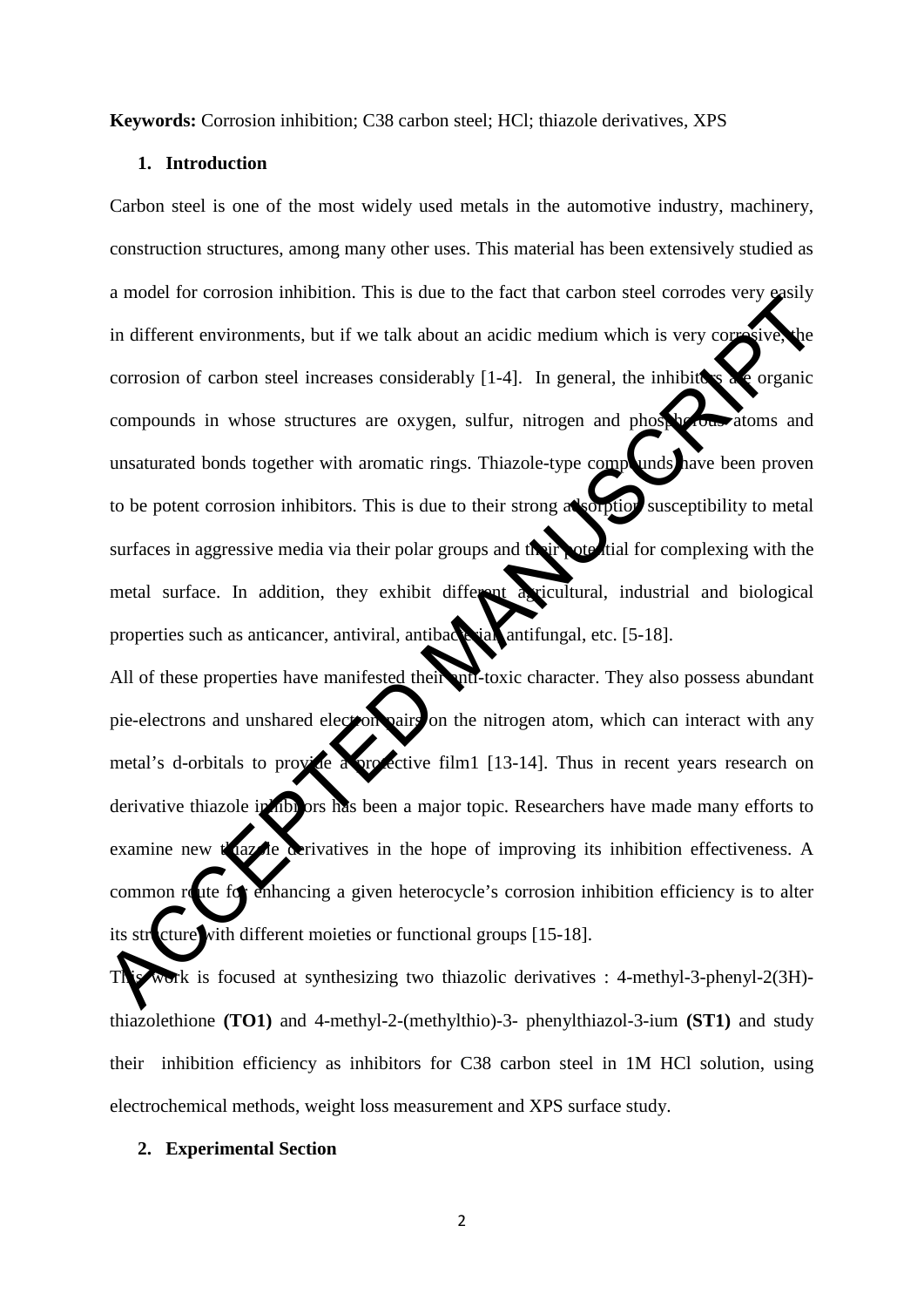#### *2.1 Materials*

#### 2.1.1. Composition of C38 Sample.

The pieces of steel sheet (used as working electrode and for weight loss experiments) were prepared from C38 carbon steel, where the composition and method of preparation was given in our already published work [14].

### 2.1.2. Solutions.

presented in figure

The concentration of the used inhibitors ranged from  $10^{-6}M$  to  $10^{-3}M$  in 1 M **NC** orepared from 37% HCl in distilled water).

2.1.3. Synthesis of corrosion inhibitors

a) 4-methyl-3-phenyl-2(3H)-thiazolethione (**TO1**)

Aniline (18.5 mL, 0.2 mol) was added dropwise on a mixture of  $CS_2$  (14.5 mL, 0.2 mol) and 24 mL of NH<sub>4</sub>OH, stirred at 0<sup>o</sup>C. After stirring for 2 hour at room temperature, the mixture was filtered and washed with Et<sub>2</sub>O (3 x 25 mL) to give the yellow dithiocarbamate (30 g, 80%). 1-Chloro-2-propanone (9 mL,  $\Omega$ .1mol,  $\Gamma$ eq) was added to a suspension of (18.6 g, 0.1mol) of the dithiocarbamate all in ethanol (20 mL). After stirring for 2 hours at r.t.,  $0.5$ mL of HCl (36%) were added and the mixture was refluxed for 3 hour. After filtration, the solid was washed with vater  $(3 \times 5 \text{ mL})$  and dried to give  $(TO1)$  (15.13 g, 73%, mp = 146°C). Detailed reaction mechanism is presented in figure 1a and NMR spectra of **TO1** is 2.1.2. Solutions.<br>
The concentration of the used inhibitors ranged from 10°M to 10°M in 1 M **R**eepared<br>
from 37% HCl in distilled water).<br>
2.1.3. Synthesis of corrosion inhibitors<br>
2.1.4. Synthesis of corrosion inhibitors



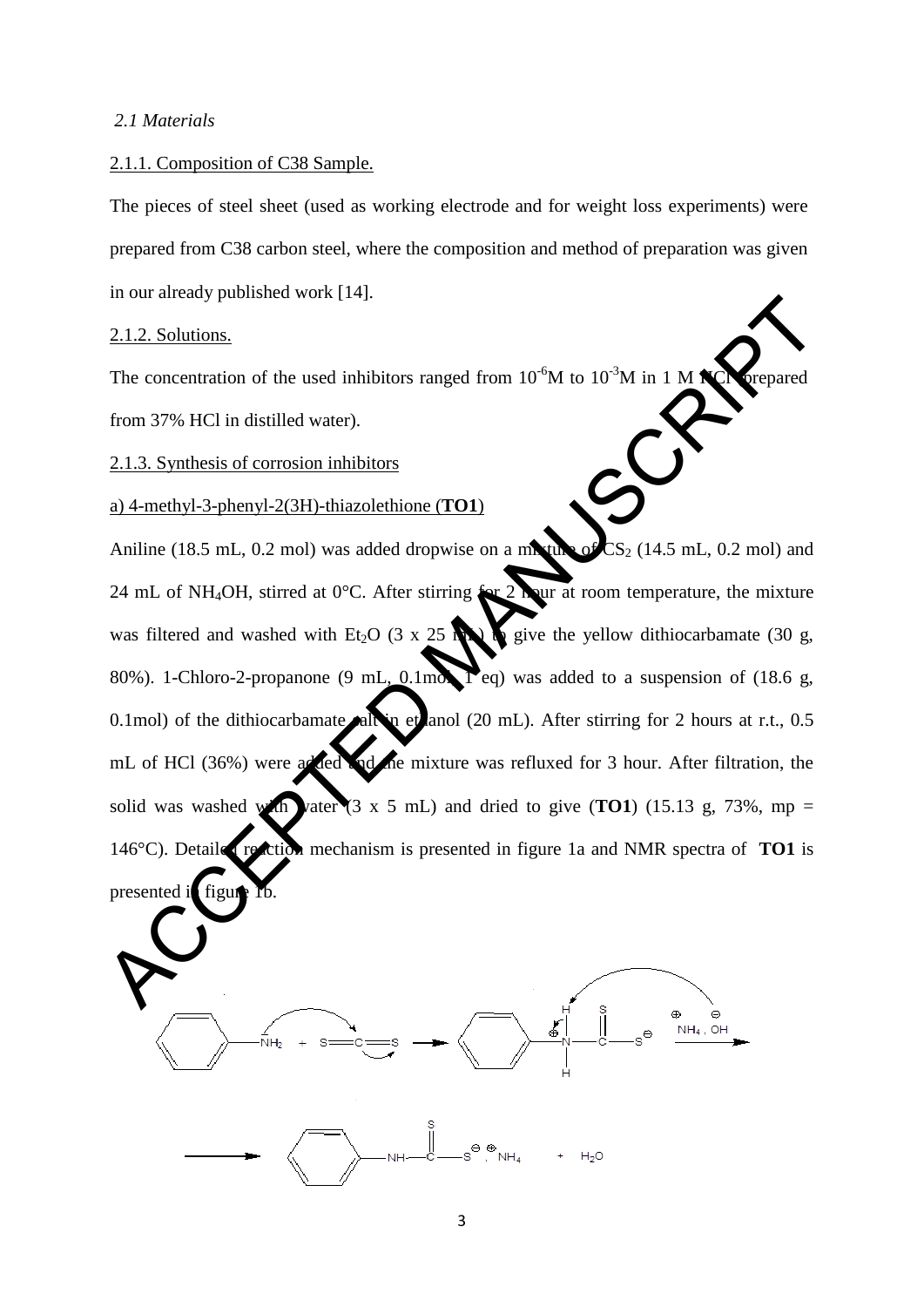

The method adapted to the synthesis of this thiazolium salt **(ST1)**, provides the condensation of thiazolin-2-thione, with the alkyl iodine in acetonitrile with magnetic stirring at room temperature according to the alkylation method of thiazol-2-thione described by literature [20- 21] as shown in figure 1c and NMR spectra of **ST1** is presented in figure1d**.**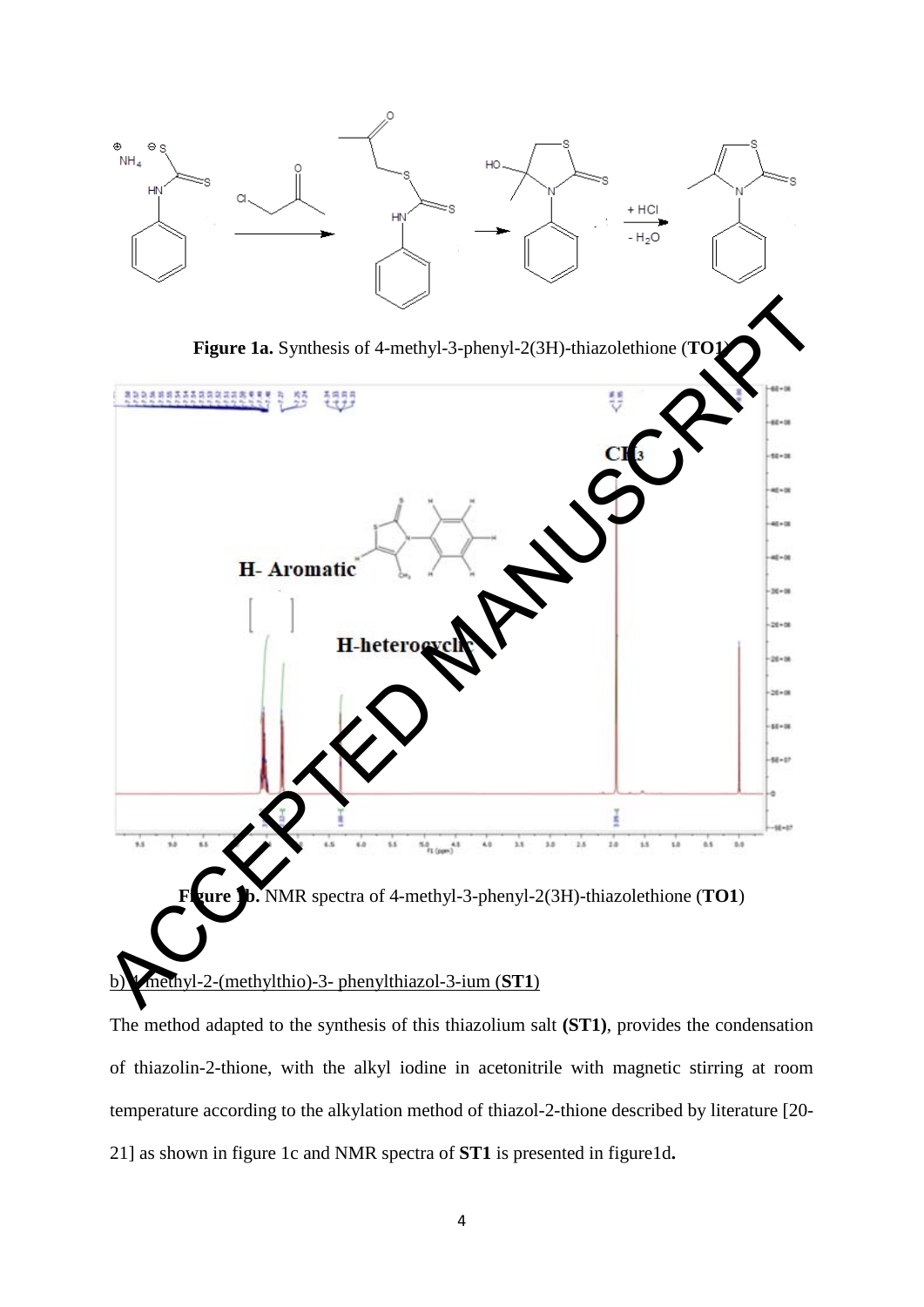In a 200 ml monocolumn flask, 100 mg (10 mmol, 2 g, 1 eq) of thiazolin-2-thione are solubilized in acetonitrile (50 ml). Then 6.84 ml (11 eq) of methyl iodide is added using a syringe. The solution is stirred magnetically for 24 h at room temperature. The product is obtained by sinter filtration and dried (85%, mp =  $220^{\circ}$ C).



**Figure 1d.** NMR spectra of 4-methyl-2-(methylthio)-3- phenylthiazol-3-ium (**ST1**)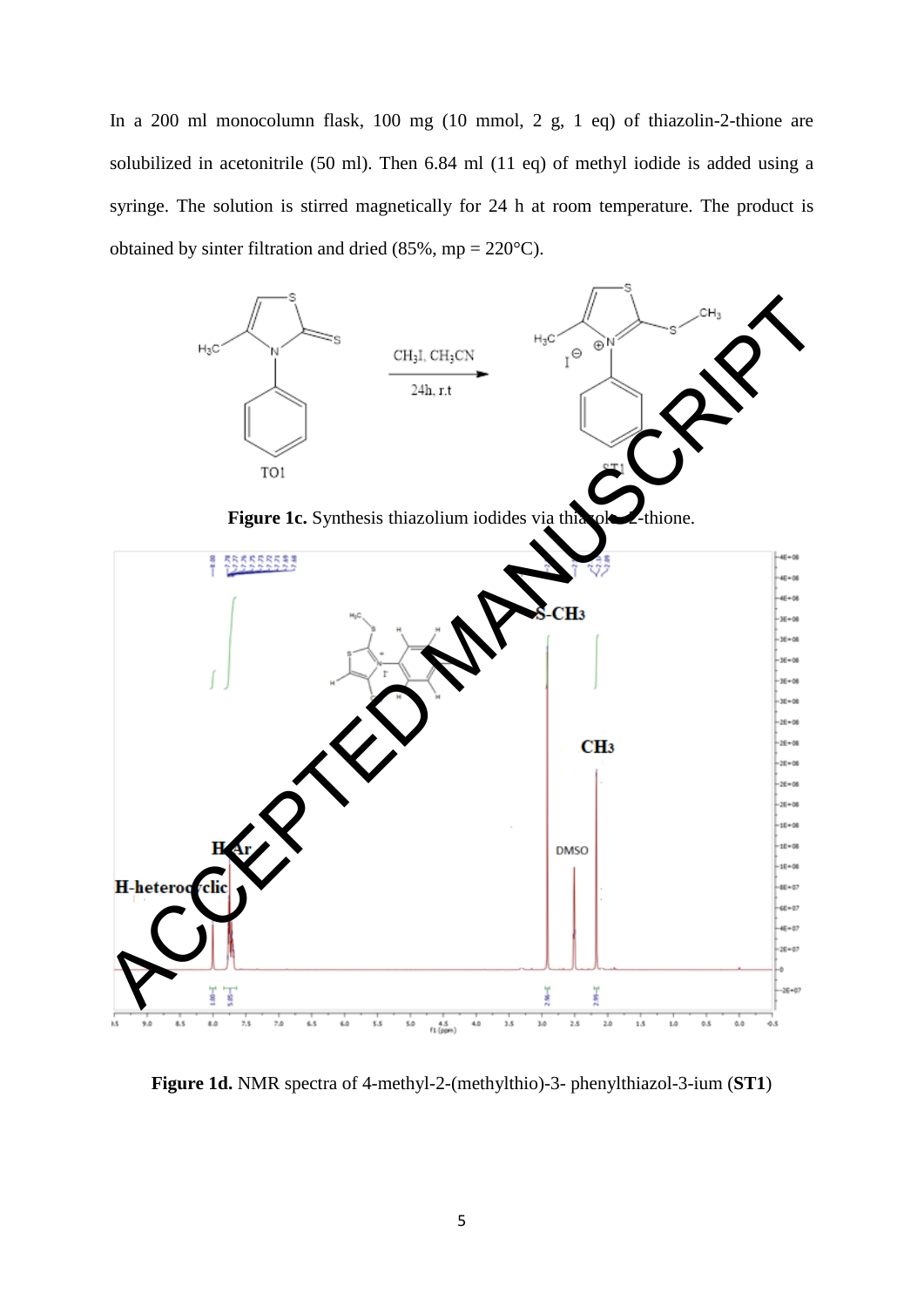## *2.2. Methods*

For weight loss studies the dimension of C38 steel is 1.5 cm  $\times$  1.5 cm  $\times$  0.2 cm. The measurements were carried out at 30°C for 1 h of immersion into 100 mL of 1 M hydrochloric acid in the absence and the presence of various concentrations of inhibitors.

After immersion, the samples were washed, degreased with acetone and weighed. All the manipulations were repeated three times in order to have reproducibility. Equations  $(1)$ and  $(3)$  give the procedure for calculating the corrosion rate  $(C.R)$ , the inhibitory efficiency (IE%) and the recovery rate  $( )$  [4]:

where  $\Delta W$  = weight loss (mg), S = area of specimen (cm<sup>2</sup>), and posure time (hours).

(2)

$$
\sum_{(3)}
$$

 $\bullet$  (1)

where C.R and C.R' are the corrosion rate with and without inhibitor, repectively. Electrochemical measurements were carried out at a temperature of 30  $^{\circ}$ C in a Pyrex glass thermostatted cell with three extrodes (carbon steel C38 as working electrode with an area of 1 cm<sup>2</sup>, platinum Solumb r-electrode (1 cm<sup>2</sup>) and a saturated calomel electrode as reference electrode). The solution is subjected to stirring and azote gas bubbling. The Solartron Instruments SI 1287 potentiostat assisted by a personal computer via a GPIB interf<sub>ce</sub> and the CorrWare 2.80 software were used to perform the electrochemical tests and the experimental data. The steel sample was allowed to corrode freely and its open circuit potential (OCP) for 1 hour (sufficient time to have the stable potential regime). The last OCP value recorded corresponds to the corrosion potential  $(E_{\text{corr}})$  of the working electrode. Their immetsion, the samples were wanted, degrees with metodic and vergical<br>manipulations were repeated three times in order to have reproducibility. Equation and (3) give the procedure for calculating the corrosion rate

The inhibition efficiency (IE %) was calculated using the following equation: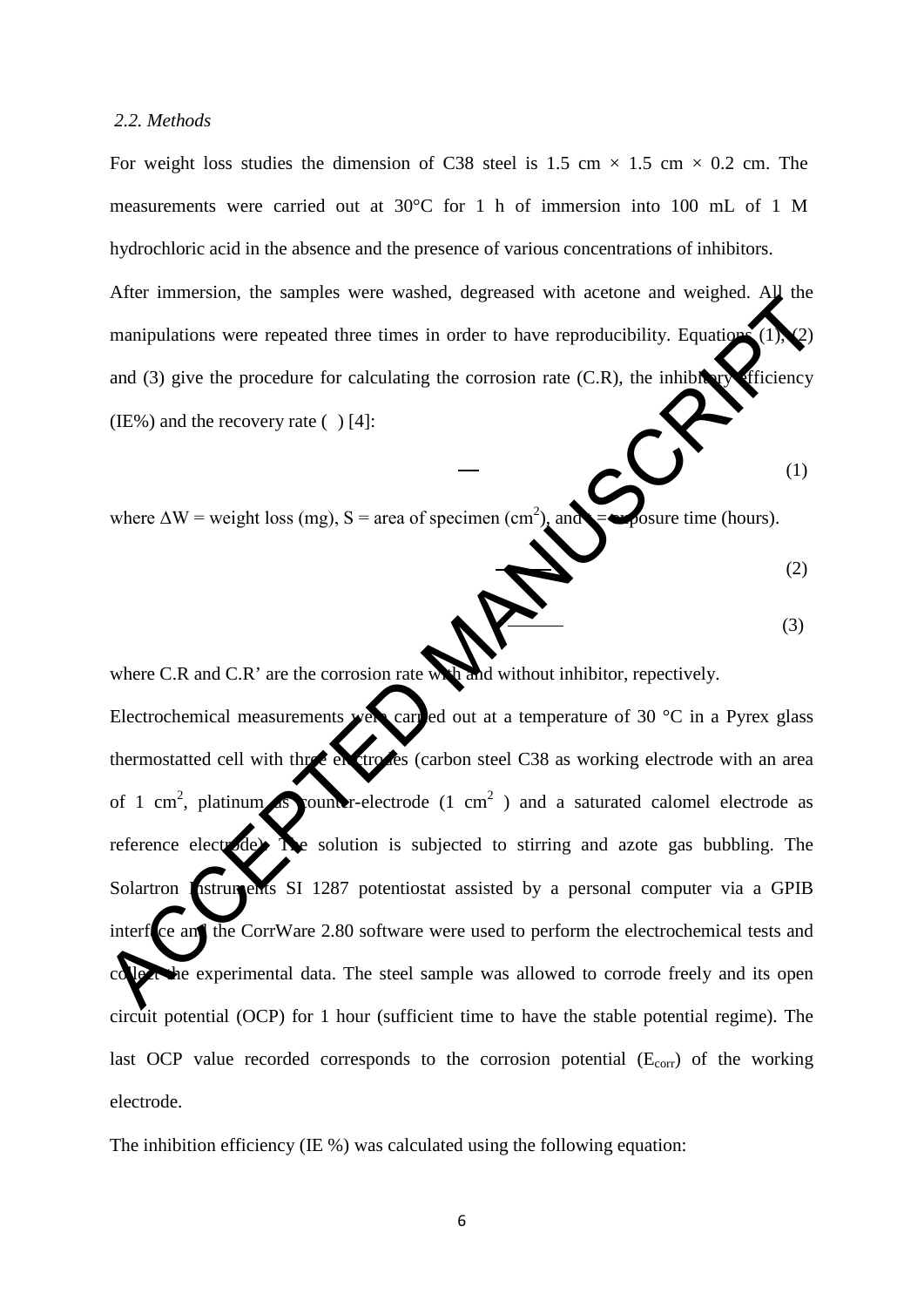where  $_0$  and  $_{\text{ihn}}$  are corrosion current without and with inhibitor, respectively.

AC impedance measurements were performed with the same electrochemical system using ZPlot 2.80 and ZView 2.80 software to fit the spectra obtained. The system was excited with alternating current with frequency range from  $10^5$  Hz to  $10^{-2}$  Hz and a peak-to-peak amplitude of 10 mV with 10 points per decade. All EIS diagrams were registered at  $E_{\text{corr}}$  pot The values of charge transfer resistance were used to calculate the inhibition efficiency ( $EI_{Rt}$ ) (%)) as previously described [4].

The detailed description of the method X-ray photoelectron spectroscopy (XPS) as well as the treatment of the results is given in our published paper [4].

#### **3. Results and Discussion**

#### *3.1.Weight loss measurements*

The table 1 gives the values of the corrosion rate and inhibition efficiency of **TO1** and **ST1** in 1M HCl. An overview on this table, we clearly notice that the both inhibitors are effective against corrosion, even at low concentration and that their efficacies are related to the inhibitor concentrations.

Maximum IE% of expression was achieved at  $2.10^{-4}$  M for **TO1** and  $10^{-3}$  M for **ST1**. The use of lower concentration for the **TO1** inhibitor can be explained in terms of nonbinding pair in the molecule. While **TO1** has two unbonded electron pairs, the **ST1** molecule has only one pair. This fact indicates a greater adsorption and attraction to the metal of the  $\int$ **inhibitor**. alternating current with frequency range from  $10^3$  Hz to  $10^{-2}$  Hz and a peak-to-peak amplitude<br>of 10 mV with 10 points per decade. All EIS diagrams were registered at  $\epsilon_{\rm{var}}$  points<br>The values of charge transfer re

**Table 1.** Weight loss results of C38 carbon steel in presence of **TO1** and **ST1** in 1M HCl

| Conc. | <b>Corrosion rate</b> | TE.    |
|-------|-----------------------|--------|
| (M)   | $(mg.cm2 \cdot h-1)$  | $($ %) |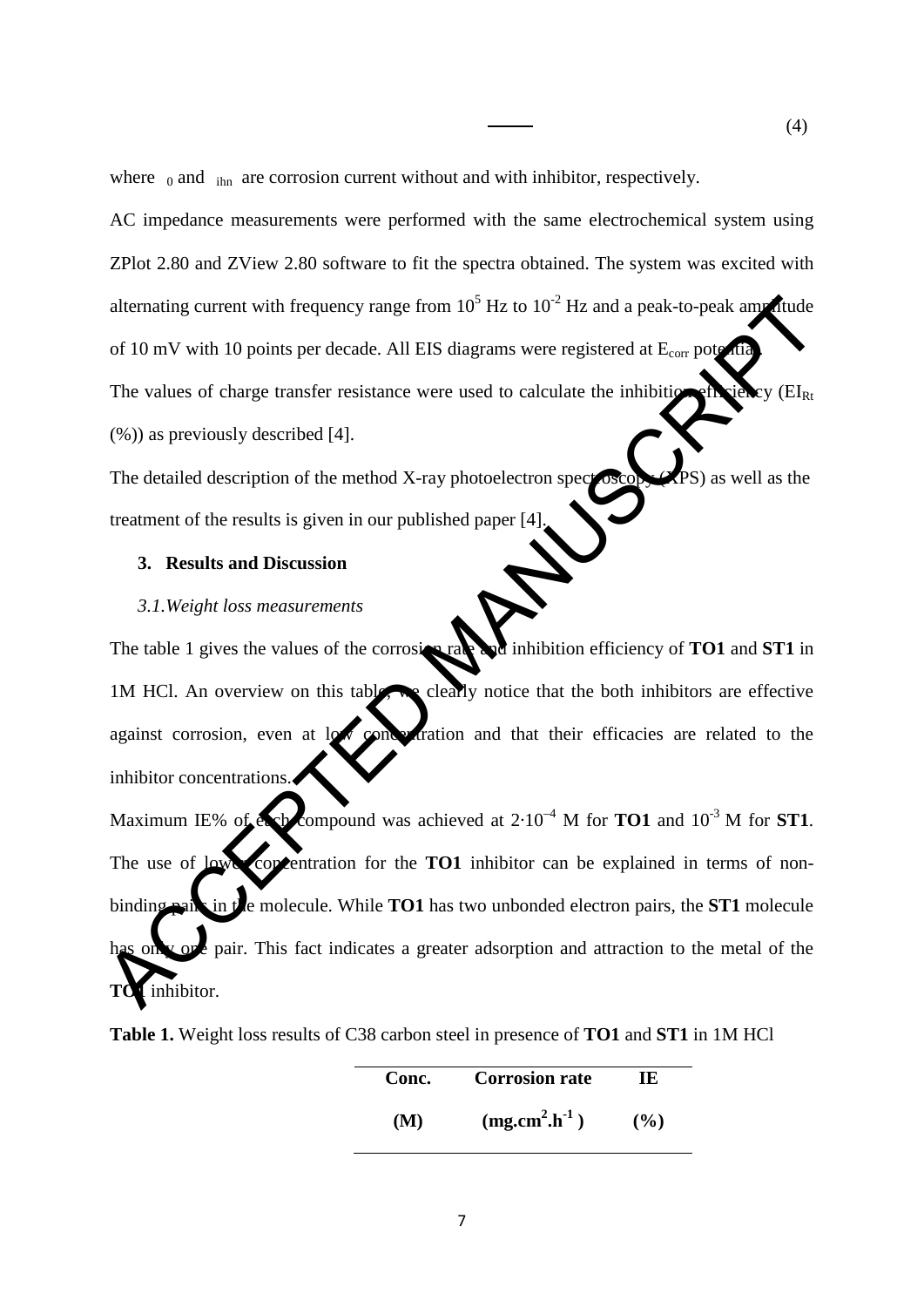|                 | <b>Blank</b> | $1.00\,$ |    |
|-----------------|--------------|----------|----|
|                 | $10^{-6}$    | 0.61     | 39 |
|                 | $10^{-5}$    | 0.42     | 58 |
| TO1             | $10^{-4}$    | 0.22     | 78 |
|                 | $2.10^{-4}$  | $0.07\,$ | 93 |
|                 | $10^{-6}$    | 0.48     | 52 |
| ST <sub>1</sub> | $10^{-5}$    | 0.30     | 70 |
|                 | $10^{-4}$    | 0.24     |    |
|                 | $5.10^{-4}$  | 0.13     |    |
|                 | $10^{-3}$    | 0.06     |    |

Moreover, we note from the same table that the **STA** is more efficient compared to the **TO1** at the concentration lower than  $10^{-4}$ M. This is probably due to the strong adsorption at low concentration of the compound **TO1** compared to **ST1**.

# 3.2. *Electrochemical exp*

# 3.2.1. Polarization c

Under the same conditions as the gravimetric measurements (t = 1h and T = 30  $\degree$  C), the anodic and cathodic polarization curves in the absence and in the presence of both inhibitors at different concentrations were obtained (figure 2a and 2b). The scan rate of the ele crochemical tests is  $0.5 \text{mV/s}$  [22-23]. Concentration of the compound TO1<br>
3.2. Electrochemical experient<br>
3.2.1. Polarization of Web<br>
Under the same conditions as the gravimetri<br>
anodic and catholic polarization curves in the<br>
at diverent concentrations were ob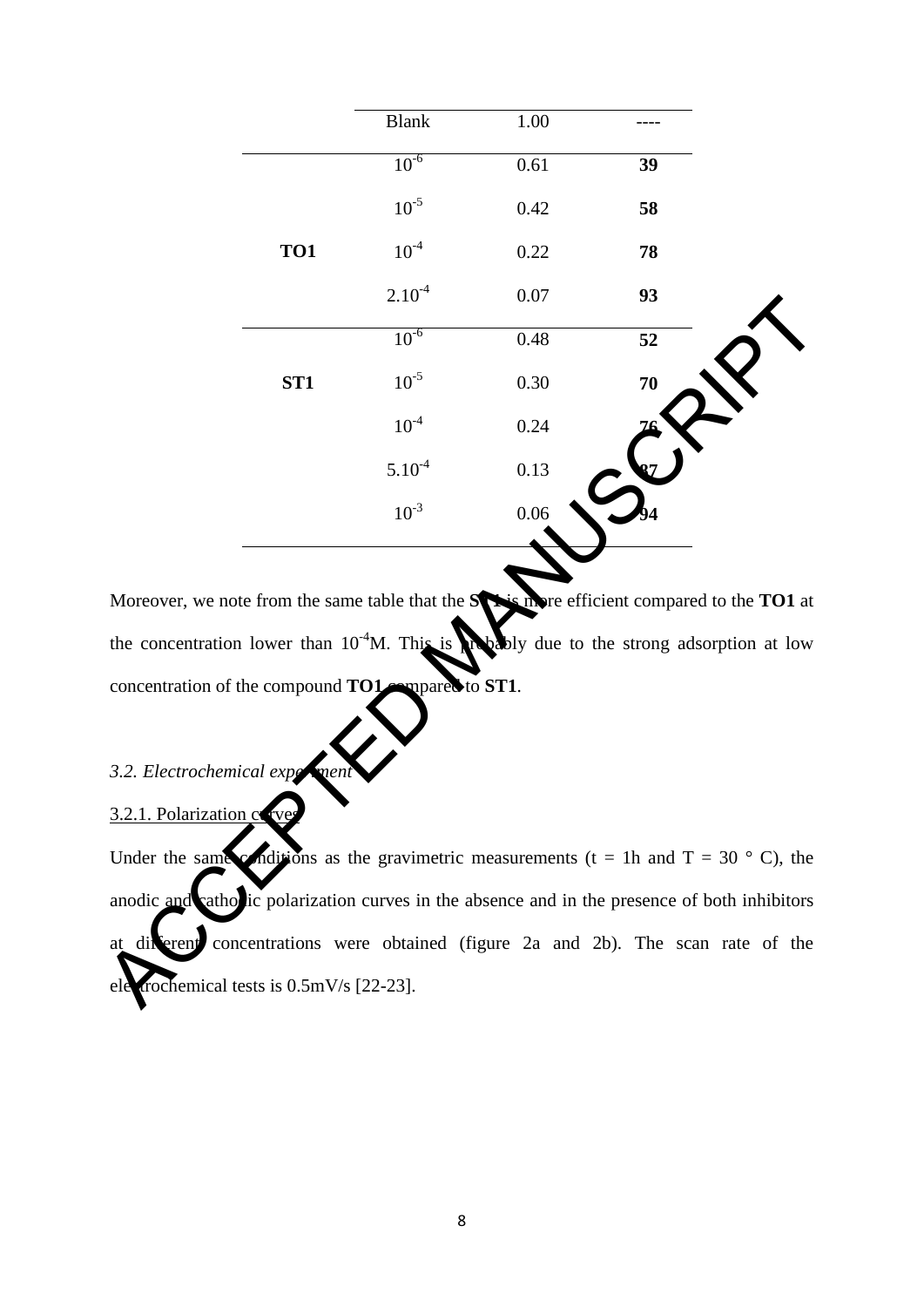

Figure 2b. Potentiodynamic polarization curves for C38 steel in 1 M HCl containing different concentrations of S

In both inhibitors, a decrease in the anodic and cathodic currents is observed. The values extracted from these figures such as corrosion potential, Tafel slopes, corrosion current and inhibitor efficiency are shown in table 2.

From this table, we can draw the following conclusions:

• The presence of the two inhibitors moves the  $E_{corr}$  values towards anodic values.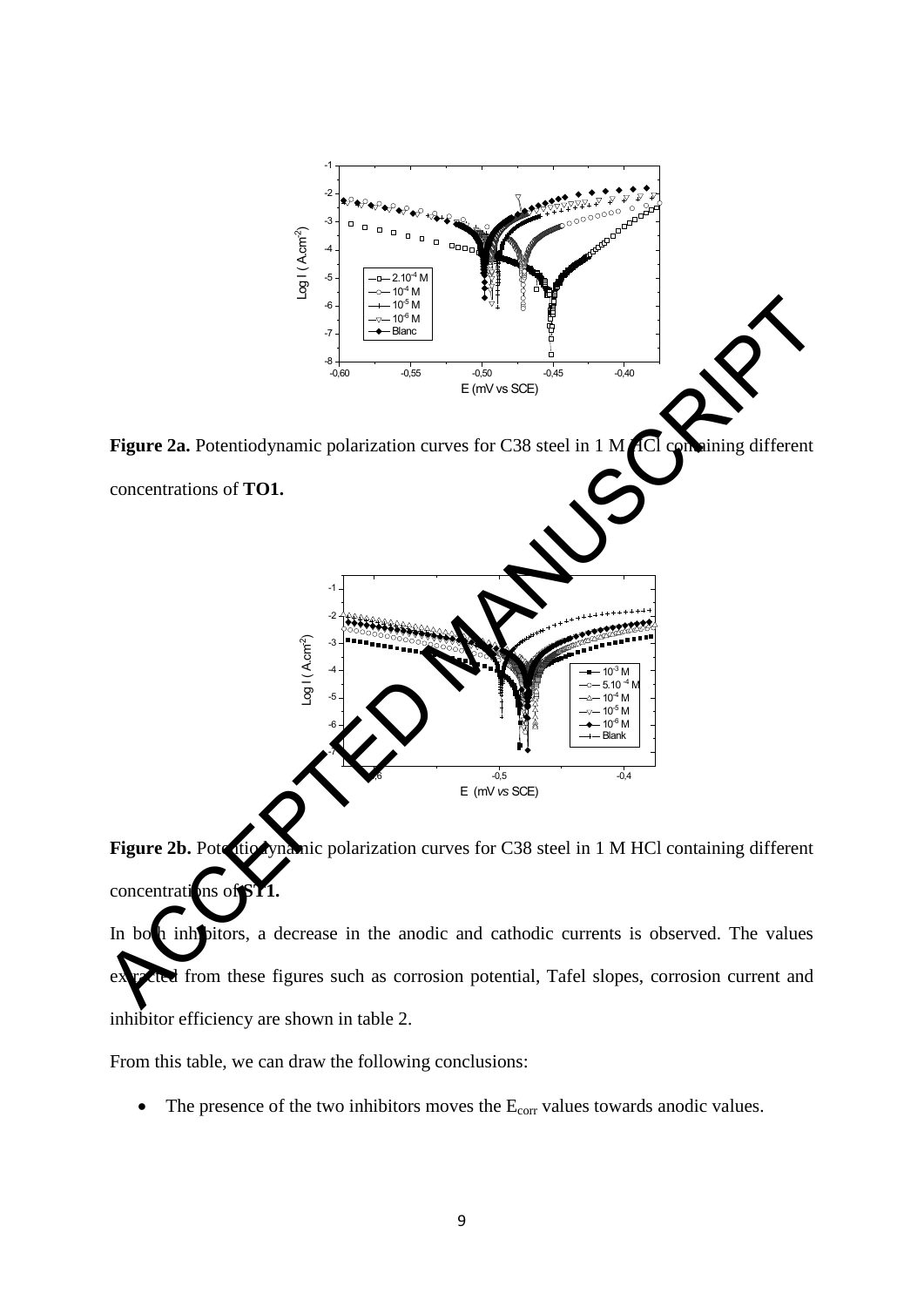- As reported elsewhere, when the values of corrosion potential in the presence of inhibitor is greater than  $\pm 85$  mV compared to the value in the absence of inhibitor, the inhibitor is considered to be either anodic or cathodic. In this study, the maximum displacement in corrosion potential observed is  $\pm 32$  mV suggests that the two inhibitors behaves as mixed type of inhibitor [4].
- The values of  $b_c$  change with increasing concentration of both inhibitors. The indicate that the kinetic of the hydrogen evolution reaction is influenced by the presence of **TO1** and **ST1**. Such behavior has been largely observed and discussed in the literature [24-25].
- The increase in the concentration of inhibitors has the onsequence of increasing their inhibition efficiency.

|                            |                              |          |          | The values of $b_c$ change with increasing concentration of both inhibitors. The       | lts<br>se res       |
|----------------------------|------------------------------|----------|----------|----------------------------------------------------------------------------------------|---------------------|
|                            |                              |          |          | indicate that the kinetic of the hydrogen evolution reaction is influenced by the      |                     |
|                            |                              |          |          | presence of TO1 and ST1. Such behavior has been largely observed and discussed in      |                     |
| the literature $[24-25]$ . |                              |          |          |                                                                                        |                     |
|                            |                              |          |          | The increase in the concentration of inhibitors has the onsequence of increasing their |                     |
| inhibition efficiency.     |                              |          |          |                                                                                        |                     |
|                            |                              |          |          | Table 2. Electrochemical potentiodynamic programs parameters for C38 steel in 1 M      |                     |
|                            | HCl containing TO1 and ST1.  |          |          |                                                                                        |                     |
|                            | Conc.                        | $-Ecorr$ | $-b_c$   | $I_{corr}$                                                                             | EI <sub>lcorr</sub> |
|                            | (Mol/L)                      | $s$ SCE) | (mV/dec) | (mA/cm <sup>2</sup> )                                                                  | (%)                 |
|                            | anc                          | $-498$   | 138      | 1115                                                                                   |                     |
|                            | $10^{-6}$                    | $-494$   | 137      | 796                                                                                    | 28.60               |
|                            | $10^{-5}$                    | $-488$   | 106      | 500                                                                                    | 55.15               |
|                            | $10^{\mbox{\scriptsize -4}}$ | $-470$   | 52       | 253                                                                                    | 77.30               |
|                            | $2.10^{-4}$                  | $-466$   | 73       | 34                                                                                     | 96.95               |
|                            | $10^{-6}$                    | $-477$   | 135      | 529                                                                                    | 52.55               |
|                            | $10^{-5}$                    | $-491$   | 96       | 348                                                                                    | 68.78               |
| ST <sub>1</sub>            | $10^{-4}$                    | $-473$   | 65       | 305                                                                                    | 72.64               |
|                            | $5.10^{-4}$                  | $-486$   | 85       | 160                                                                                    | 85.65               |
|                            | $10^{-3}$                    | $-487$   | 93       | $70\,$                                                                                 | 93.72               |
|                            |                              |          |          |                                                                                        |                     |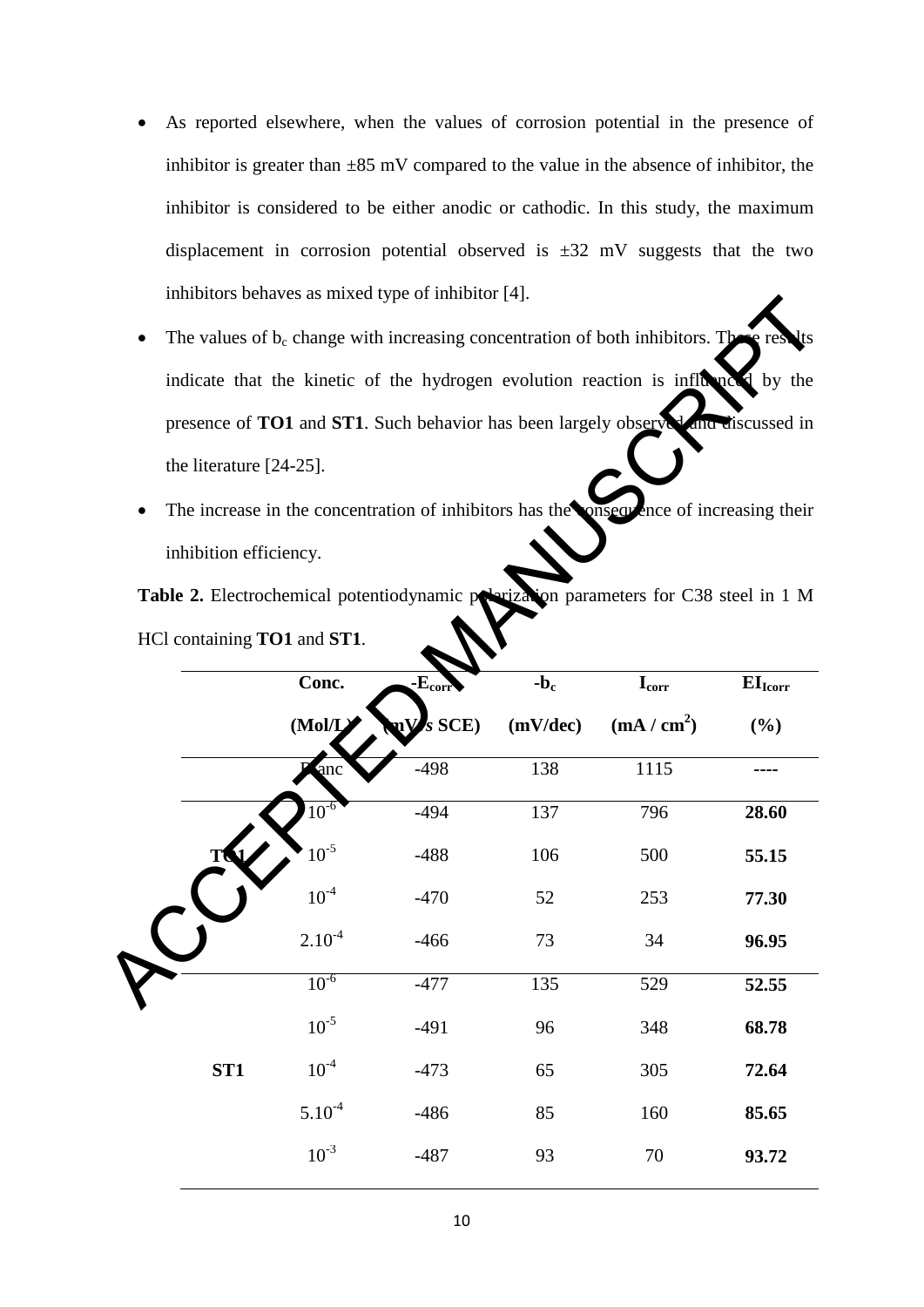3.2.2. The electrochemical impedance spectroscopy (EIS)

Nyquist Impedance diagrams obtained at E<sub>corr</sub> for C38 steel in HCl 1M in the absence and in the presence of **TO1** and **ST1** are given in figure 3 (a and b).



Figure 3a. Nyquist plot for C38 steel In 1 M HCl with and without **TO1** at 30°C.



**Figure 3b.** Nyquist plot for C38 steel in 1 M HCl solution with and without **ST1** at 30°C.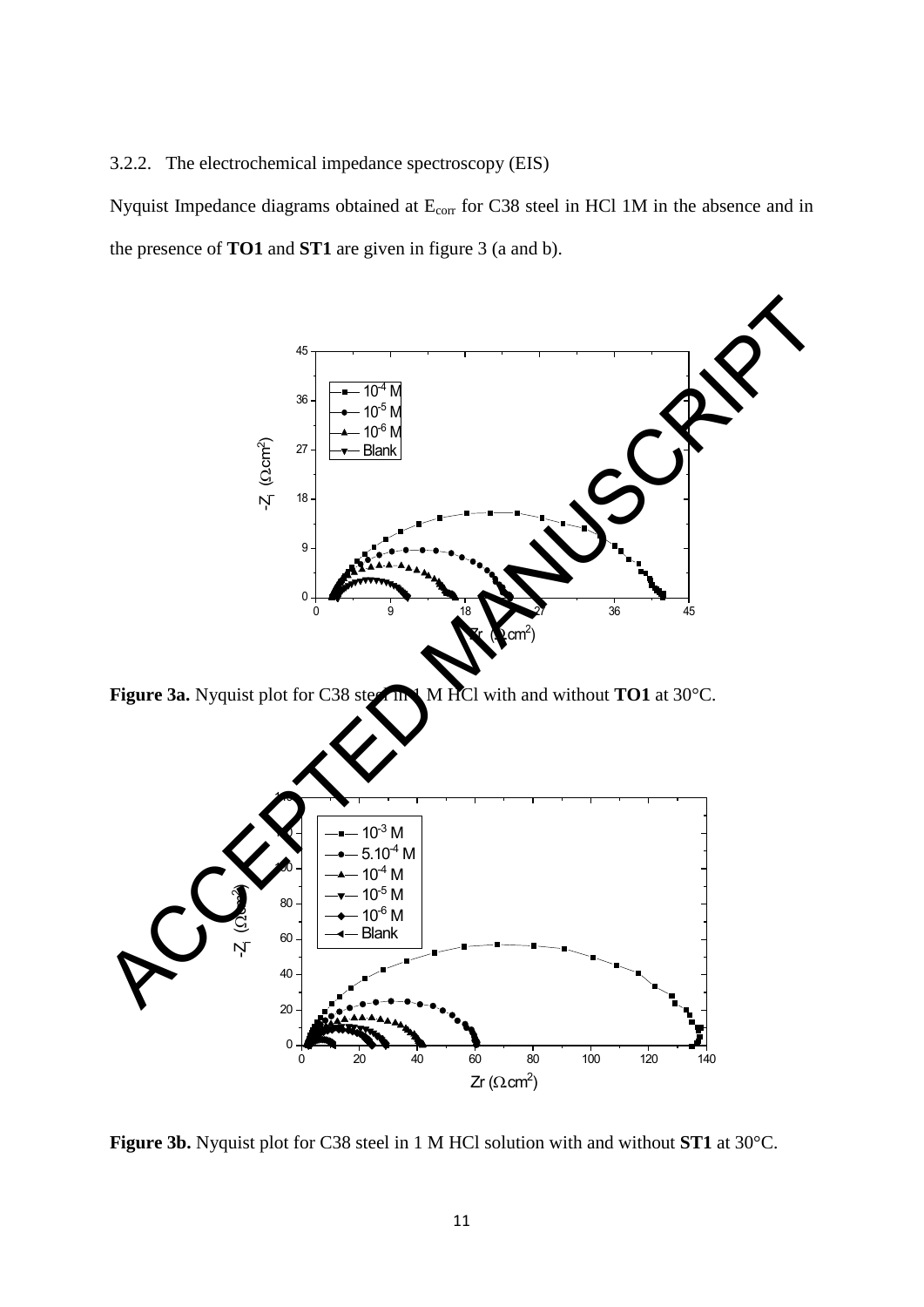The diagrams are not perfect semicircles and have been attributed to frequency dispersion [26]. This approximately semicircular of impedance diagrams shows that the corrosion phenomenon is controlled by a charge transfer process [6, 27-29]. The increasing of the diameter with increasing of the concentration of the inhibitor indicates the good inhibition effect of our inhibitor [6]. The modeling of these diagrams by the ZView software led us to propose the following equivalent electrical circuit: an electrolyte resistor in ser charge transfer resistor which in parallel with a CPE (figure 4).



**Figure 4.** Electrical equival

The obtained results are given in Table 3 (the change transfer resistance  $R_t$ , n values, the CPE (Q) values, the double layer capacitance  $C_{d}$  and in hibition efficiency). Ddetailed method of calculating  $C_{d}$  values from CPE values is identical to that given in our previous work [4].

It can be seen that the presence of the two inhibitors affects the values of  $R_t$  towards the high values and the values of  $C_{\rm d}$  in the opposite direction. On the otherhand, in all the case of TO1 and **ST1**, n reaches a proximately the same value of 0.80. This result can be interpreted as an indication of the degree of heterogeneity of the metal surface, corresponding to a small depression of the double layer capacitance semicircle. propose the following equivalent electrical circuit: an electrolyte resistor in section<br>propose the following equivalent electrical circuit: an electrolyte resistor in section<br>charge transfer resistor which in parallel wi

These result confirmed the obtained results by the above methods.

**Table 3.** Impedance parameters for the corrosion of the system C38 steel / 1 M HCl in the presence of **TO1** and **ST1**.

| Conc.   | $\mathbf{K}_\mathrm{f}$ |                                   | n | U⊌                       | $EI_{Rt}$ |
|---------|-------------------------|-----------------------------------|---|--------------------------|-----------|
| (Mol/L) |                         | $(Q.cm^2)$ $(Q^{-1}.cm^{-2}.s^n)$ |   | $(\mu \text{F cm}^{-2})$ | $(\%)$    |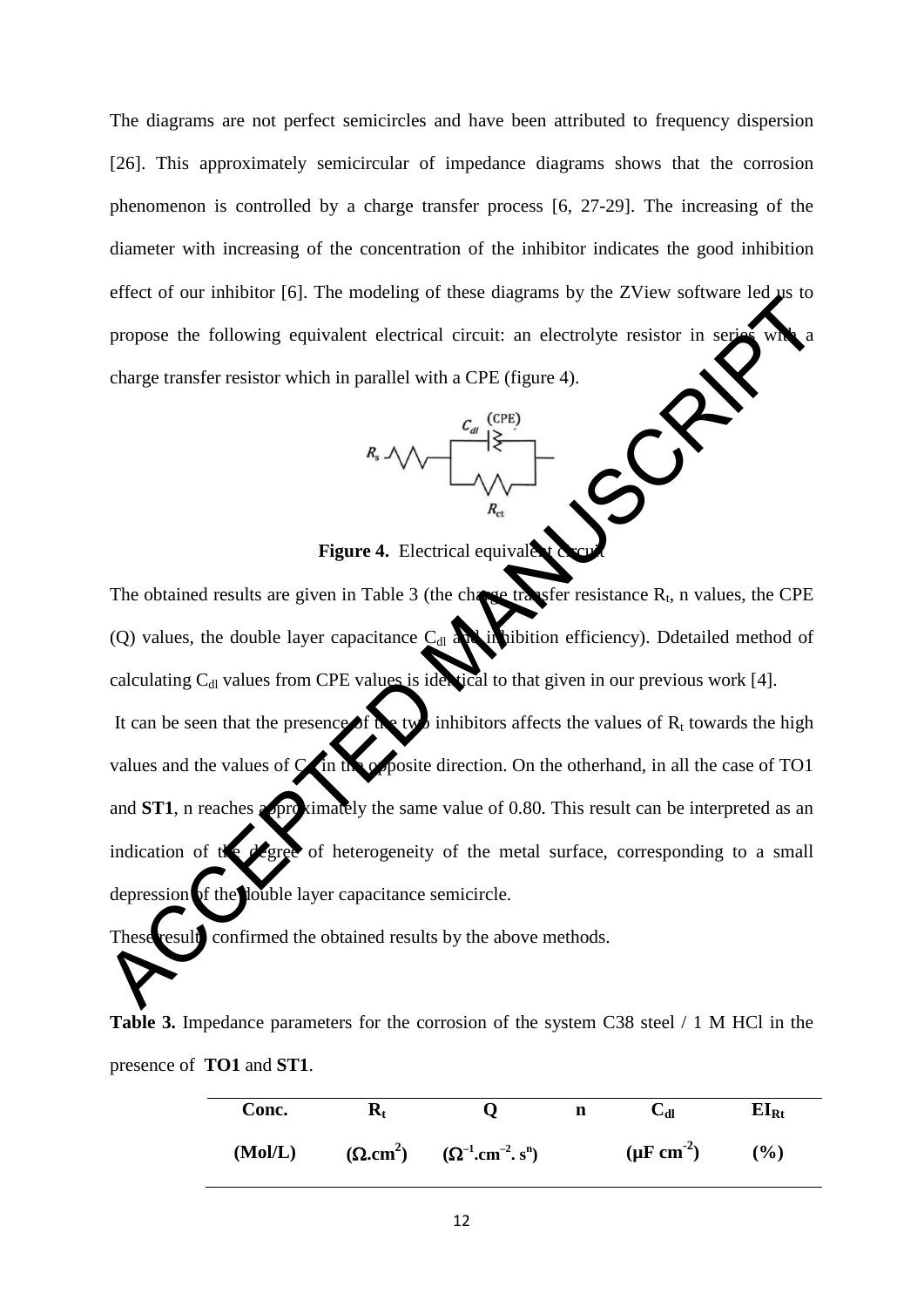|                                                                                                                                                                                                                                                                                                                                                                                                                                                                                                                                                                                                                                                                                                                                                                  | <b>Blank</b> | 7.77  | $9.81x10^{-4}$        | 0.8  | 290 |       |  |  |
|------------------------------------------------------------------------------------------------------------------------------------------------------------------------------------------------------------------------------------------------------------------------------------------------------------------------------------------------------------------------------------------------------------------------------------------------------------------------------------------------------------------------------------------------------------------------------------------------------------------------------------------------------------------------------------------------------------------------------------------------------------------|--------------|-------|-----------------------|------|-----|-------|--|--|
|                                                                                                                                                                                                                                                                                                                                                                                                                                                                                                                                                                                                                                                                                                                                                                  | $10^{-6}$    | 13.57 | $7.05x10^{-4}$        | 0.79 | 205 | 42.74 |  |  |
|                                                                                                                                                                                                                                                                                                                                                                                                                                                                                                                                                                                                                                                                                                                                                                  | $10^{-5}$    | 20.02 | $4.84 \times 10^{-4}$ | 0.78 | 131 | 61.18 |  |  |
| TO1                                                                                                                                                                                                                                                                                                                                                                                                                                                                                                                                                                                                                                                                                                                                                              | $10^{-4}$    | 36.4  | $3.24 \times 10^{-4}$ | 0.80 | 107 | 78.65 |  |  |
|                                                                                                                                                                                                                                                                                                                                                                                                                                                                                                                                                                                                                                                                                                                                                                  | $2.10^{-4}$  | 252.8 | $6.7x10^{-5}$         | 0.79 | 23  | 98.80 |  |  |
|                                                                                                                                                                                                                                                                                                                                                                                                                                                                                                                                                                                                                                                                                                                                                                  | $10^{-6}$    | 20.69 | $5.14x10^{-4}$        | 0.81 | 177 |       |  |  |
|                                                                                                                                                                                                                                                                                                                                                                                                                                                                                                                                                                                                                                                                                                                                                                  | $10^{-5}$    | 25.08 | $4.30x10^{-4}$        | 0.78 | 120 | 69.01 |  |  |
| ST <sub>1</sub>                                                                                                                                                                                                                                                                                                                                                                                                                                                                                                                                                                                                                                                                                                                                                  | $10^{-4}$    | 36.4  | $3.24 \times 10^{-4}$ | 0.80 |     | 78.65 |  |  |
|                                                                                                                                                                                                                                                                                                                                                                                                                                                                                                                                                                                                                                                                                                                                                                  | $5.10^{-4}$  | 55.55 | $2.35x10^{-4}$        | 0.82 |     | 86.01 |  |  |
|                                                                                                                                                                                                                                                                                                                                                                                                                                                                                                                                                                                                                                                                                                                                                                  | $10^{-3}$    | 126.7 | $1.08x10^{-4}$        |      | 37  | 93.86 |  |  |
| 3.3. Adsorption isotherm<br>The Langmuir adsorption isotherm is plotted in the figure 4 (example for ST1) using the<br>parameters from weight loss measure not and the following equation $(C_{inh}/\theta=1/K+C_{inh})$ with<br>is the degree of surface coverage and $K$ is the<br>C <sub>inh</sub> is the inhibitor concentration<br>adsorption constant [30-3]<br>The plot of C/ $\theta$ vs. (Fig. 5) yields a straight line with correlation coefficient close to 1. The<br>Values of K was fruid to be $1.42x10^5$ M <sup>-1</sup> and $0.71x10^5$ M <sup>-1</sup> for <b>TO1</b> and <b>ST1</b> respectively.<br>dsorption of the two inhibitors on C38 steel surface is reflected by high value of<br>The strong<br>ion equilibrium constant.<br>adsorp |              |       |                       |      |     |       |  |  |

## *3.3. Adsorption isotherm*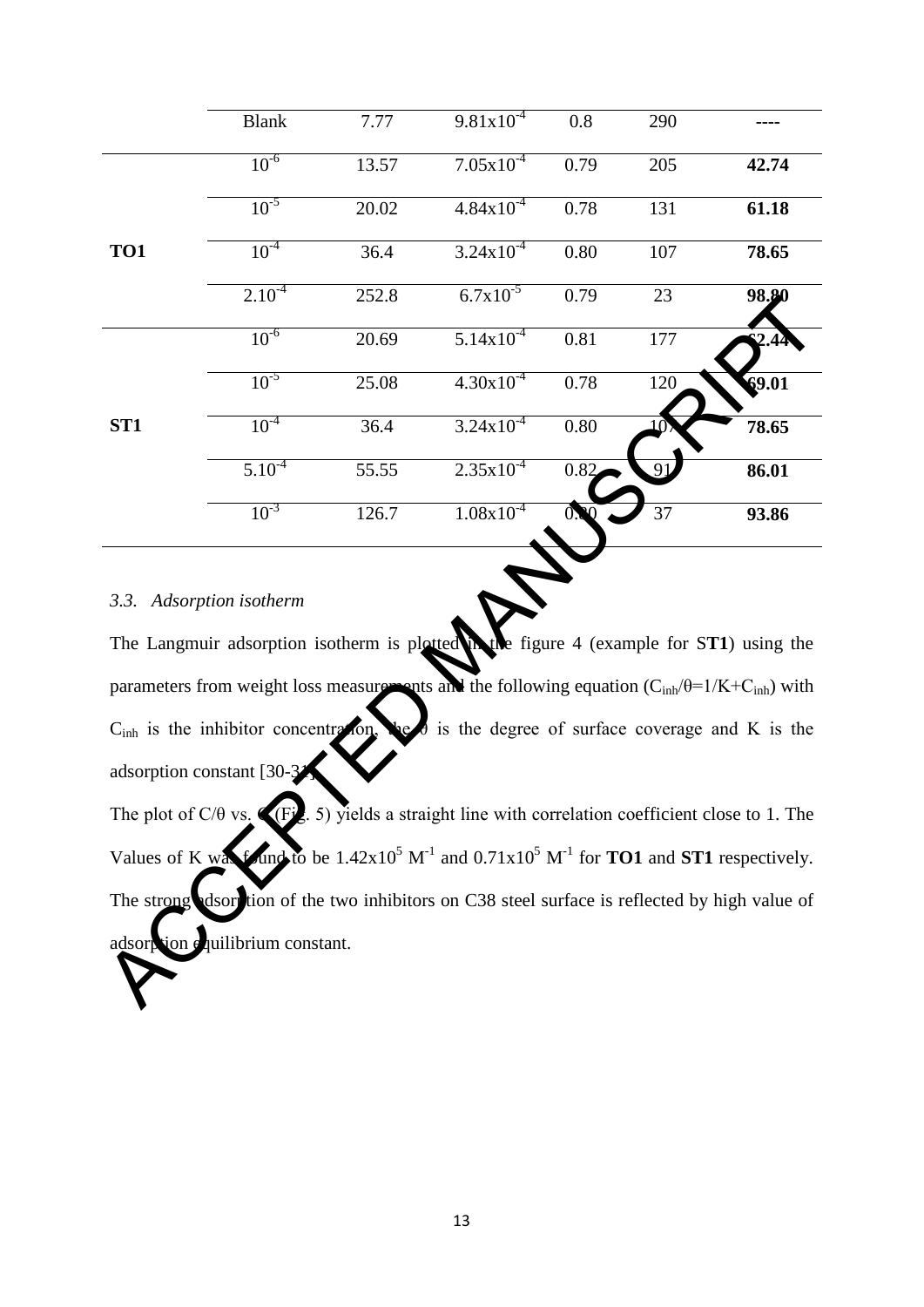

**Figure 5.** Curve fitting of the corrosion data of C38 steel in the presence of **ST1** to Langmuir isotherm

The relation between the standard free enthalpy,  $\Delta G_{\rm{ds}}$ , and the adsorption constant (K) is given by the relation:

$$
K = 55.5 \bullet \bullet \bullet \bullet G_{ads}/RT)
$$

The  $\Delta G_{\text{ads}}$  was calculated as -40.0 **K**/mol and -38.05 kJ/mol for **ST1** and **TO1** respectively. The spontaneous adsorption of the two molecules on the metal surface is clearly identified by the large negative values of the standard absorption enthalpy.

According to the literature, values of  $\Delta G_{ads}$  around of -40 KJ.mol<sup>-1</sup> or less are attributed to the formation **of strong covalent bonds between the surface of the metal and the free electrons** existing on the heteroatoms of the inhibitory molecules therefore chemisorption [27, 32-34].  $t$ udy, the calculated values of  $\Delta G_{ads}$  indicate the chemisorptive nature of the adsorption of inhibitors in 1M HCl solution [35-36]. Figure 5. Curve fitting of the corresion data of C38 second control control control control control control control control control control control control control control control control control (K) is given by the relat

The use of thiazole derivatives as corrosion inhibitors has been discussed in several publications [37-42]. Table 4 shows the protection efficiency and  $\Delta G_{ads}$  obtained of some thiazole derivatives exploited as corrosion inhibitors of steel in a 1 M HCl medium. Such comparison shows that the values of the standard free enthaply  $(\Delta G_{ads})$  obtained in our study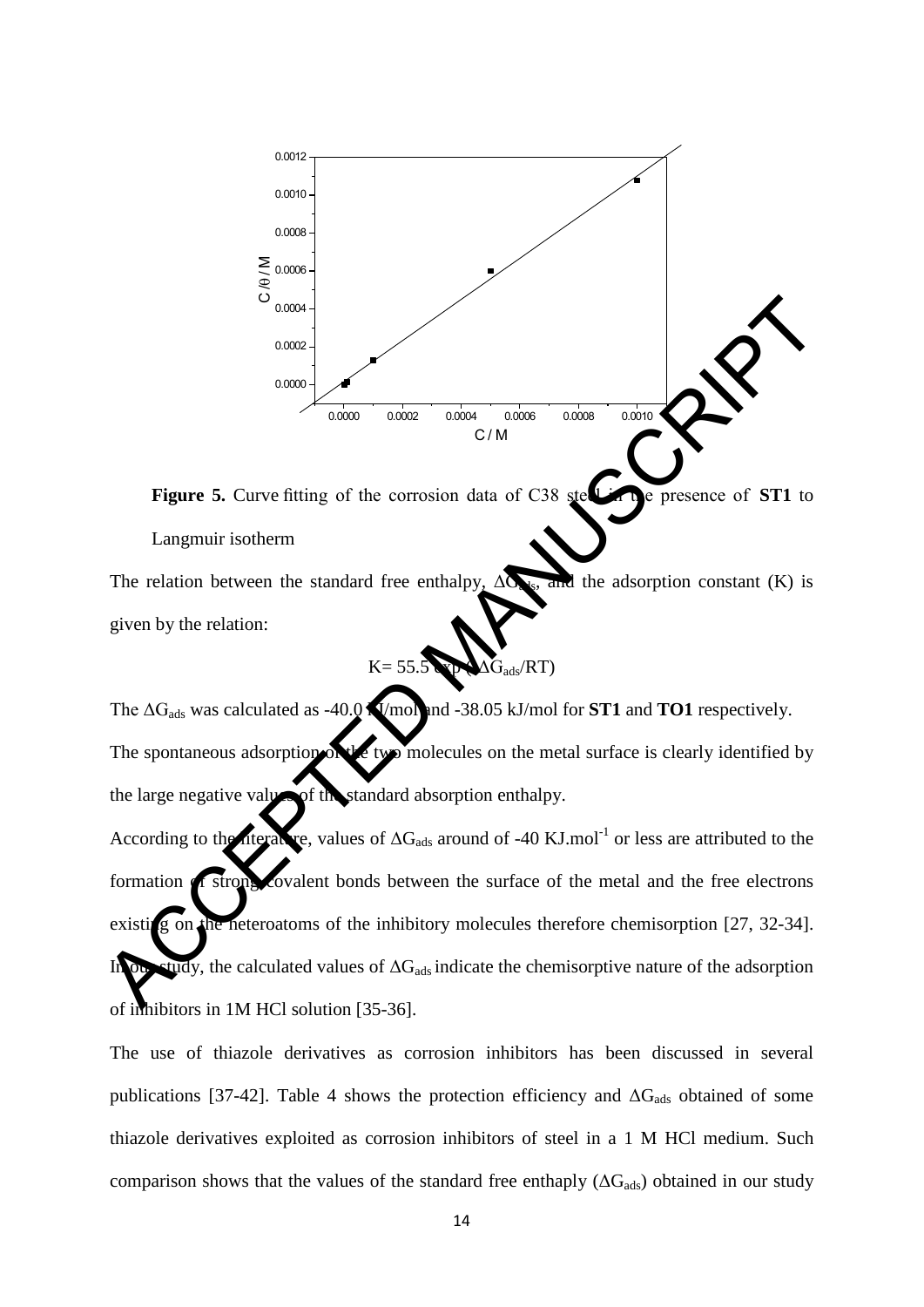and those of the literature are in good agreement where we clearly notice that the majority of thiazole derivatives are strongly adsorbed with a mixed adsorption (physisorption with a tendency to chemisorption).

| Thiazole derivative                                             | Optimum       | Metal           | Protection | $-\Delta G_{\rm a}$ |
|-----------------------------------------------------------------|---------------|-----------------|------------|---------------------|
|                                                                 | Concentration |                 | efficiency | k.                  |
| 4-methyl-3-phenyl-2(3H)-                                        | $2x10^{-4}M$  | C <sub>38</sub> | 98.80%     |                     |
| thiazolethione [this work]                                      |               | steel           |            |                     |
| thiazol: 4-methyl-2-(methylthio)-3-                             | $10^{3}$ M    | C <sub>38</sub> | 93.86%     | $\frac{5}{8}8.05$   |
| phenylthiazol-3-ium [this work]                                 |               | steel           |            |                     |
| 3-((4-amino-2-methylpyrimidin-5-                                | 40 ppm        | Carbon          |            | 48                  |
| yl)methyl)-5-(2-hydroxyethyl)-4-                                |               | steel           |            |                     |
| methylthiazol-3-ium chloride [37]                               |               |                 |            |                     |
| 4-(pyridin-4-yl)thiazol-2-amine [38]                            | $2x10^4M$     | MУ              | 96.06%     | 36.33               |
|                                                                 |               | teel            |            |                     |
| 2-(2'-hydroxylphenyl)benzothiazole                              | 50 ppm        |                 | 92.1%      | 34.31               |
| $[39]$                                                          |               | eel             |            |                     |
| $\frac{1}{2-(2,5)}$                                             | 50 pp         | Mild            | 51.6%      | 31.87               |
| dihydroxyphenyl)benzothiazole [39]                              |               | steel           |            |                     |
| (4-benzothiazole-2-yl-phenyl)-                                  |               | Mild            | 96.8%      | 40.80               |
| dimethyl-amine [39]                                             |               | steel           |            |                     |
| $2-(n-hexylamino)-4-(3-N,N-$                                    |               | Carbon          | 99%        | 34.09               |
| dimethylamino-propyl)amino6                                     |               | steel           |            |                     |
| (benzothiazol-2-yl)thio-1,3 $\frac{5}{8}$ s                     |               |                 |            |                     |
| triazine [40]                                                   | $10^{3}$ M    |                 |            |                     |
| and 2-(n-octylamino)- $\frac{2}{3}$<br>$\mathsf{S}$ -N          |               | Carbon          | 99.3%      | 37.92               |
| dimethylaminopropy amh 0-6-<br>$(benzothiazol-2-1)thz-1,3,5-s-$ |               | steel           |            |                     |
| triaz                                                           |               |                 |            |                     |
| $\text{Me}$ $\vert$<br>Mercaptob prothinzole [40]               | $10^{3}$ M    | Carbon          | 57.3%      | 31.72               |
|                                                                 |               | steel           |            |                     |
| cyl-1 H-benzo[d]imidazol-<br>$4-(1-hexad)$                      | $10^{3}$ M    | Mild            | 94.5%      | 38.2                |
| 2-yimiazole [41]                                                |               | steel           |            |                     |
| lihey adecyl-2-(thiazol-4-yl)-                                  | $10^{3}$ M    | Mild            | 95.3%      | 41.6                |
| the mzoldlimidazol-3-iumbromide                                 |               | steel           |            |                     |
| [41]                                                            |               |                 |            |                     |
| $2-(2$ Hydroxyphenyl)                                           | $7.10^{5}$ M  | Mild            | 96.8%      | $-37$               |
| benzothiazole [42]                                              |               | steel           |            |                     |
|                                                                 |               |                 |            |                     |

**Table 4.** Corrosion protection parameter for thiazole derivatives in 1M HCl

*3.4 Analysis of the organic film formed by XPS photoelectron spectroscopy*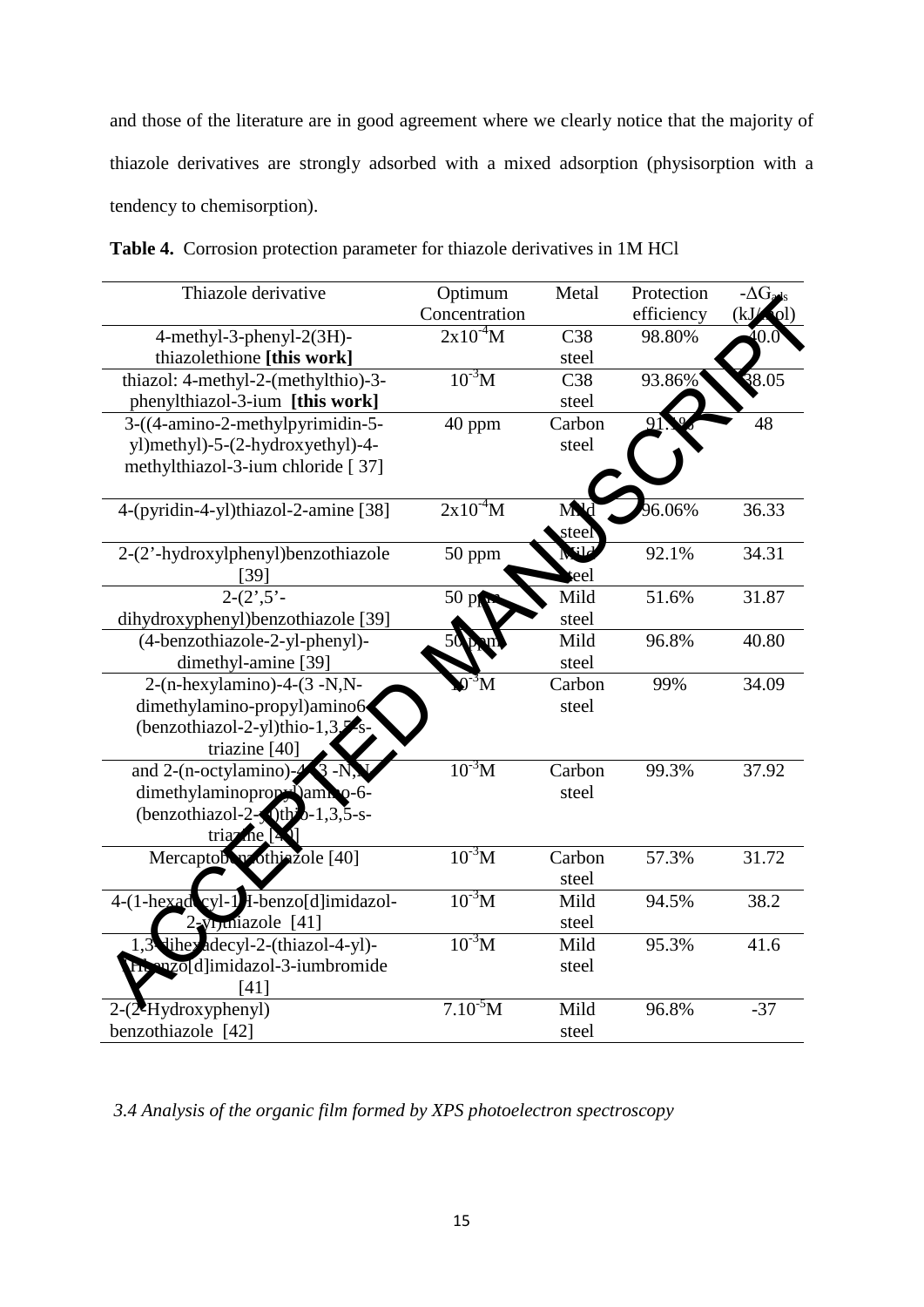For a better understanding of the inhibition mechanism, we performed photoelectron spectroscopy (XPS) surface analyzes on the organic inhibitor alone and on the organic film adsorbed on the steel surface. In this case we study only the results of **TO1** compound.

The characterization by XPS is carried out on the pure **TO1** pressed in the form of a pellet  $(13x2x2 \text{ mm}^3)$  and on the steel disc immersed for 24 hours in 1M HCl in the presence of the optimal concentration of **TO1** ( $2 \times 10^{-4}$  M). The latter is removed from the corrosive medi rinsed with distilled water and degreased in ethanol under ultrasound and finally ried. The presence of TO1 on the steel surface was detected based on the signal  $\mathcal{R}_{\text{1}}$  and strategistic of the sulfur atom S2p (Fig. 6b). For comparative purposes, the XPS spectrum of pure TO1 (Fig. 6a) were also obtained.



**Figure 6.** XPS spectrum of S2p for: (a) pure TO1 and (b) the surface of the steel exposed to the solution  $(2\times10^{-4}M$  **TO1** + 1M HCl) for 24 h at 30 ° C.

For the surface exposed to hydrochloric acid containing TO1, the large signal from sulfur observed in the binding energy range of 161 to 172 eV, can be attributed to several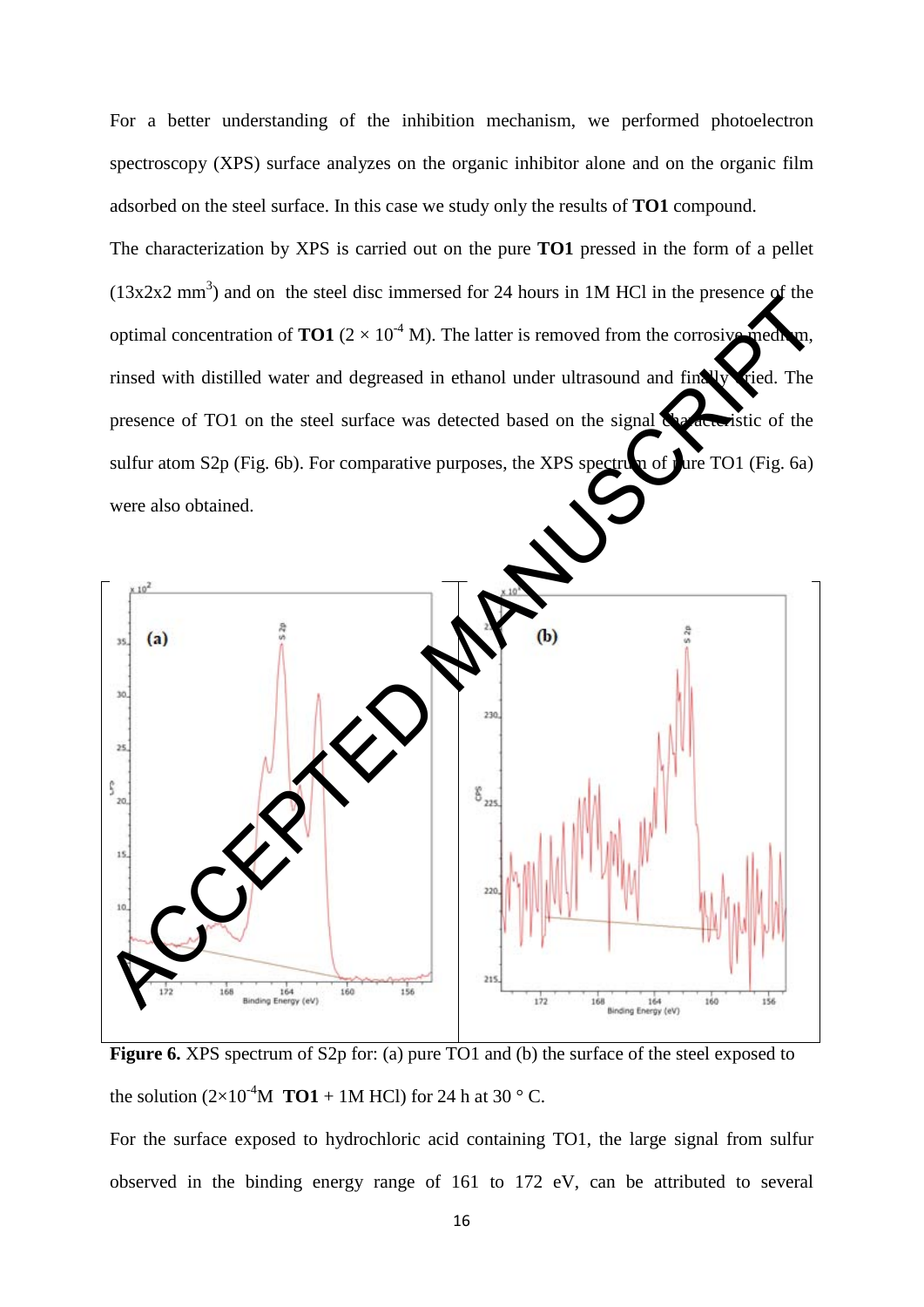components with different binding energies. We observed that the S2p peaks can be deconvolved into several components formed of three doublets. The first deconvolved peak in 162.0 and 163.3 eV is attributed to the oxidation states of sulfur. The doublet at 164.6 and 165.9 eV, which is characteristic of the thione function and thiazole (structure –S–), shows the presence of **TO1** on the steel surface [43] and a doublet at 168.5 and 169.8 eV is due to the presence of sulphates,  $SO_4^2$  which is due to the oxidation of  $S^2$  [44-45]. The surface of the steel covered by chemisorbed **TO1** molecules (Fig. 7) reveals the existence of a binding energy component to 711 eV (Fe2p 3/2) and at 724 eV (Fe 2p 1/2) characteristic of Fe<sup>3+</sup>, showing the oxidation of the steel surface [46-47]. The same figure shows à little Fe2p peak at 706.6 eV characteristic of Fe° [48-49]. The increase in the Fe2p signal confirms the adsorption and the film formation on the steel surface



Fig. 7. Spectre Fe2p pour la surface de l'acier oxydée exposée à une solution ( $2\times10^{-4}$  M TO1 + HCl 1M) pendant 24 h à  $30^{\circ}$ C.

N 1s spectrum of metal treated with TO1 in 1 M HCl shows one peak located at around 399 - 402 eV (Fig. 8). This peak can be partly associated to =N− structure in the thiazole ring [52].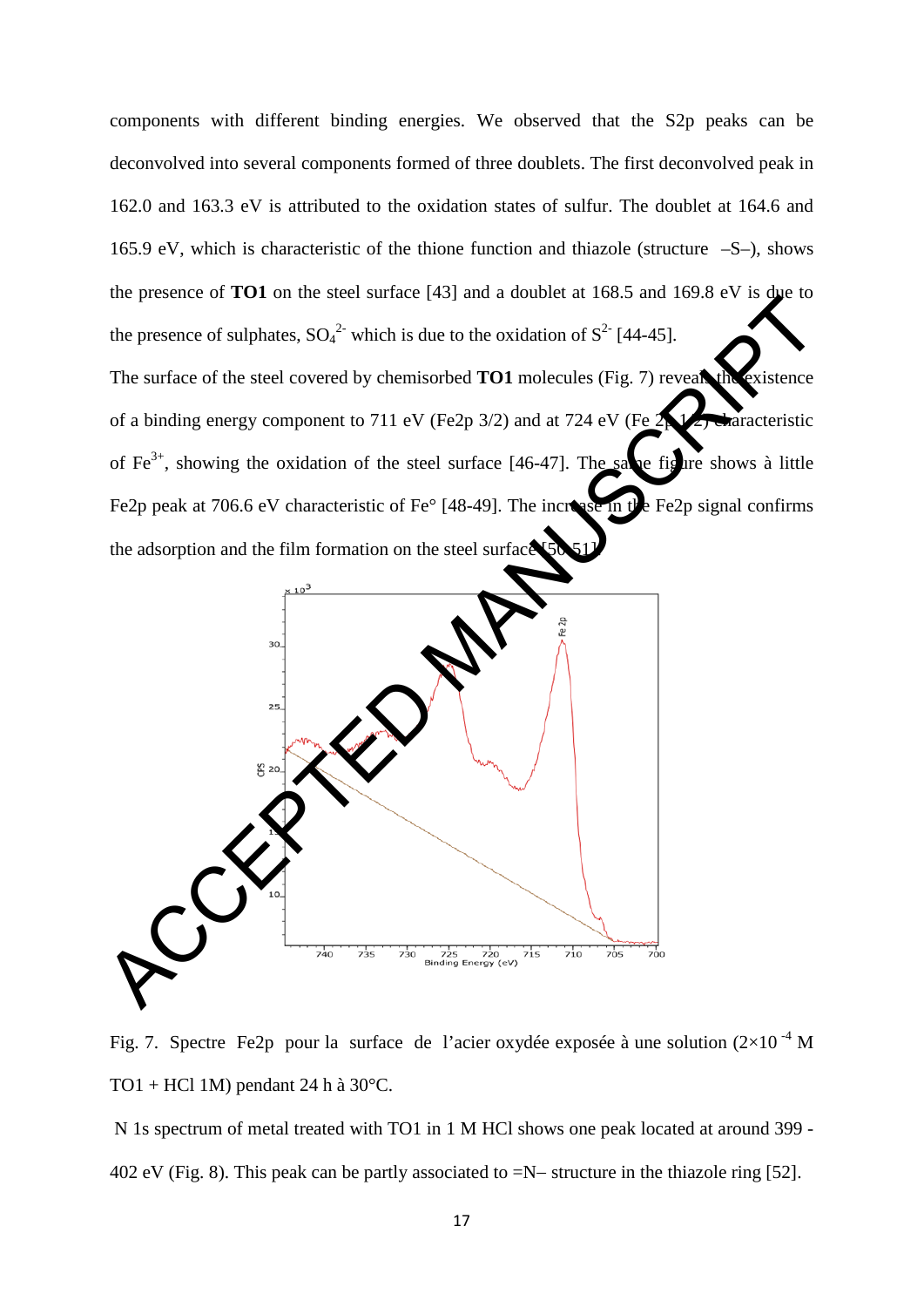

#### **3.4. Conclusion**

The results of inhibition of two compounds (**TO1** and **ST1**) were studied in 1 M HCl for corrosion of C38 steel by different methods (weight loss and the electrochemical measurements). **TO1** and **ST1** appear as good inhibitors with better efficiency for TO1. The compounds under investigation were classified as cathodic type inhibitors. The above conclusions were confirmed by EIS study where the charge transfer resistance increases and double layer capacitance decreases as the concentration of the inhibitor increases. Adsorption of **TO1** and **ST1** on the C38 steel surface obeyed to the Langmuir isotherm. An XPS spectroms confirm that the adsorption of the two molecules was done through nitrogen and sulfur atoms. Fig. 8. XPS profile of N 1s for TOM steel.<br>
The results of inhibition of two components and the electrochemical measurements). TOT and STL produces (weight loss and the electrochemical measurements). TOT and STL produces

#### **References**

1. F. Fadel, D. Ben Hmamou, R. Salghi, B. Chebli, O. Benali, A. Zarrouk, E. E. Ebenso, A. Chakir, B. Hammouti, Antifungal activity and anti-corrosion inhibition of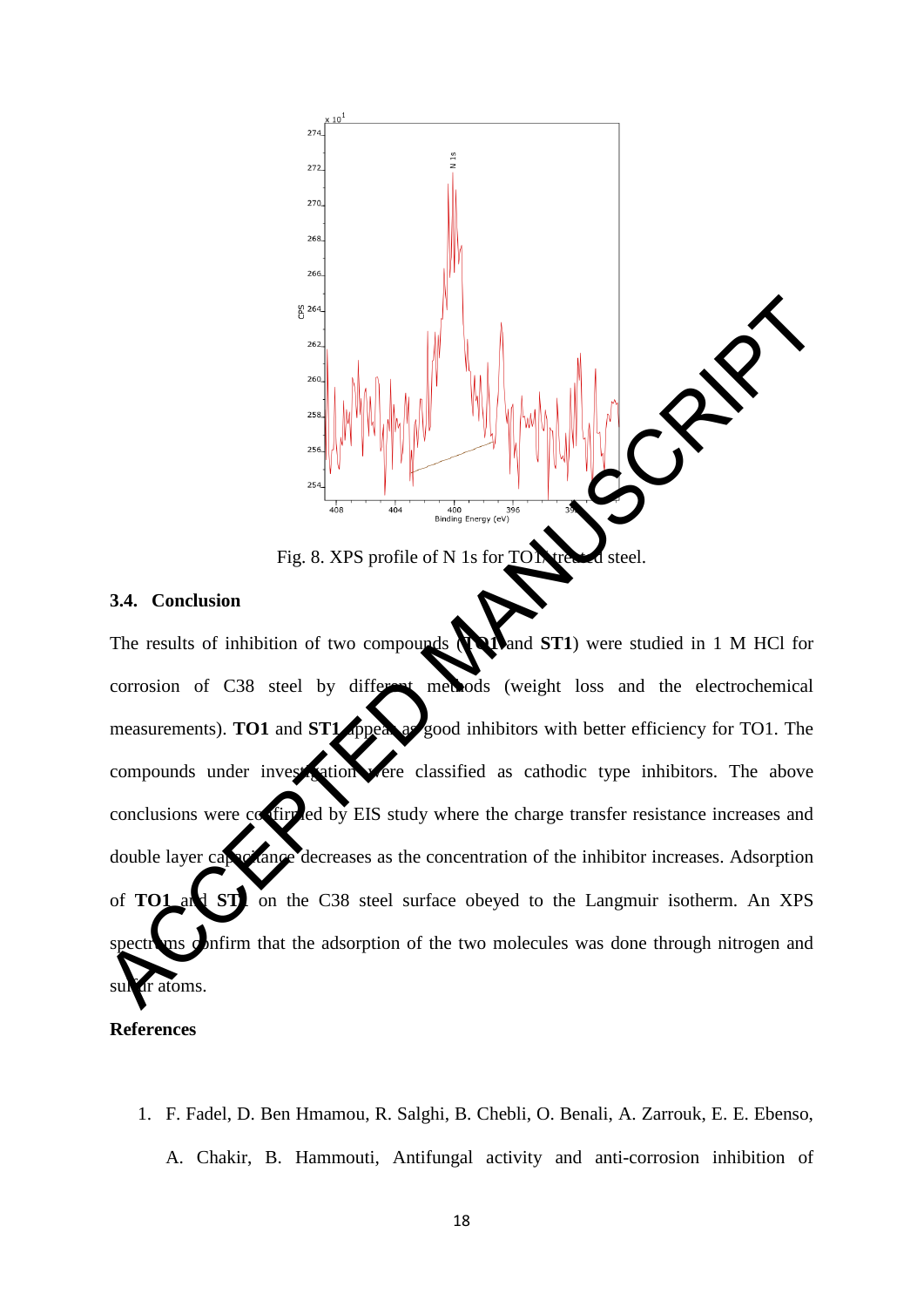origanum compactum extracts, Inter. J. Electrochem. Sci., 82013 (2013) 11019- 11032.

- 2. H. B. Ouici, M. Tourabi, O. Benali, C. Selles, M. Traisnel, C. Jama, F. Bentiss, R. Salghil, Experimental investigation on the corrosion inhibition characteristics of mild steel by 5-(2-hydroxyphenyl)-1,3,4-oxadiazole-2-thiol in hydrochloric acid medium. Journal, Mater. Environm. Sci., 7(8) (2016) 2971-2988.
- 3. H. B. Ouici, O. Benali, A. Guendouzi, Experimental and quantum chemical judies on the corrosion inhibition effect of synthesized pyrazole derivatives on mild steel in hydrochloric acid, Res. Chem. Intermed., 42 (9) (2016) 7085- $\sqrt[4]{09}$ .
- 4. H. B. Quici, M. Tourabi, O. Benali, C. Selles, C. Vama, A. Zerrouk, F. Bentiss, Adsorption and corrosion inhibition properties  $\delta$  5-amino 1, 3, 4-thiadiazole-2-thiol on the mild steel in hydrochloric acid medium: Thermodynamic, surface and electrochemical studies, J. Electroanal. Chem., 803 (2017) 125-134. Solution, Mater. Environm. Sci., 7(8) (2016) 2971-2988.<br>
Journal, Mater. Environm. Sci., 7(8) (2016) 2971-2988.<br>
3. H. B. Ouici, O. Benali, A. Guendouzi, Experimental and quantum chementaristics on<br>
the corrosion inhibitio
	- 5. S. Gronowitz, in: S. Gronowitz (Ed.), The chemistry of heterocyclic compounds: thiophene and its derivatives, vol. 44, Wiley, (1991) New York, NY, USA, Part 3, (Chapter 2).
	- 6. K. D. Hargrave, F. K. Hess, J. T. Oliver, N-(4-Substituted-thiazolyl) oxamic acid derivatives, rew series of potent, orally active antiallergy agents. J. Med. Chem., 26 (8) (1983) 1158-1163.

I. Hutchinson, S. A. Jennings, B. R. Vishnuvajjala, A. D. Westwell, M. F. G. Stevens, Antitumor Benzothiazoles. 16.1 Synthesis and Pharmaceutical Properties of Antitumor 2-(4-Aminophenyl)benzothiazole Amino Acid Prodrugs, J. Med. Chem., 45 (3) (2002) 744-747.

8. D. J. Kempf, H. L. Sham, K. C. Marsh, C. A. Flentge, D. Betebenner, B. E. Green, E. McDonald, S. Vasavanonda, A. Saldivar, N. E. Wideburg, W. M. Kati, L. Ruiz, C.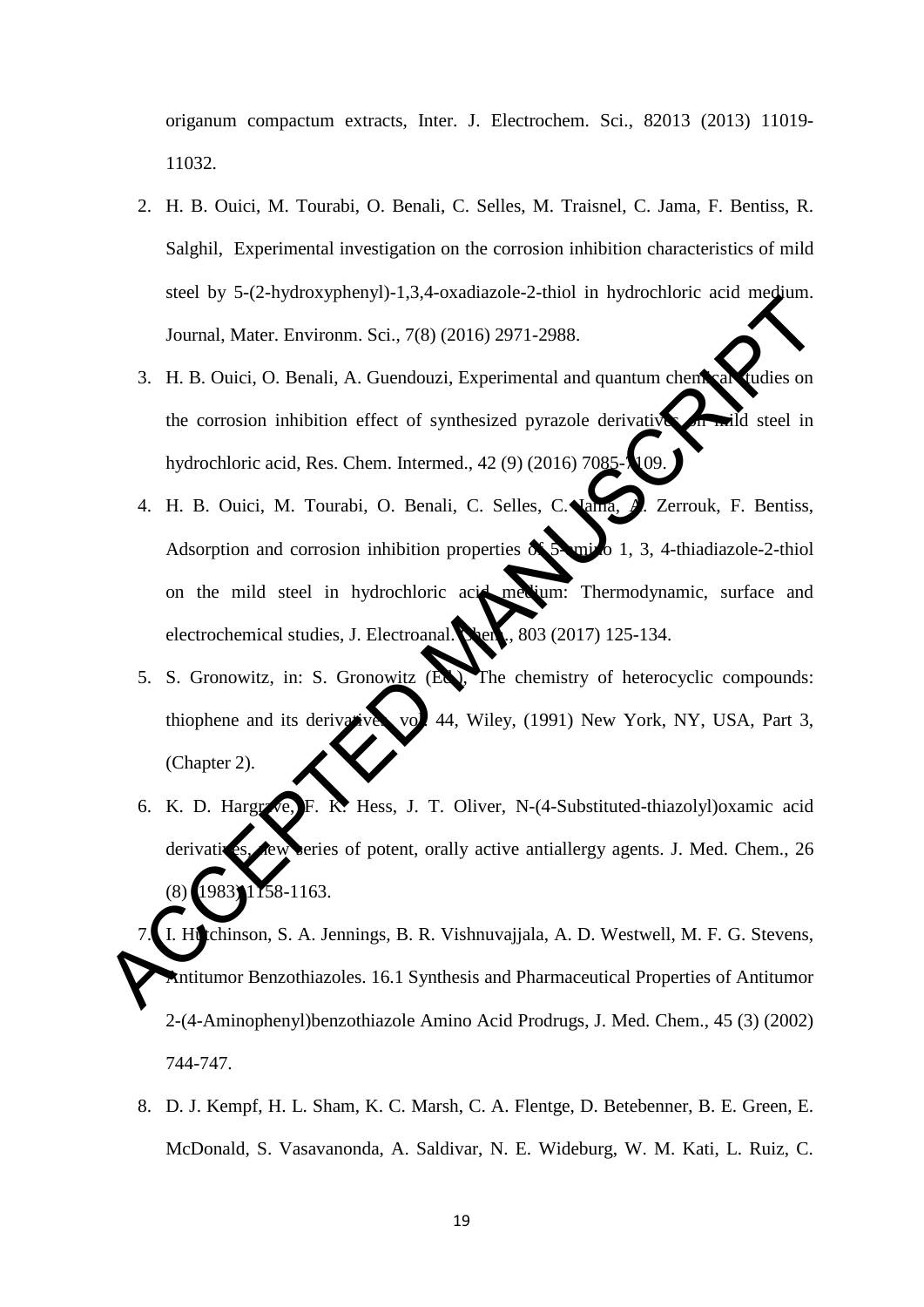Zhao, L. Fino, J. Patterson, A. Molla, J. J. Plattner, D. W. Norbeck, [Discovery of](https://pubs.acs.org/doi/10.1021/jm970636%2B)  ritonavir, a potent inhibitor [of HIV protease with high oral bioavailability and clinical](https://pubs.acs.org/doi/10.1021/jm970636%2B)  [efficacy,](https://pubs.acs.org/doi/10.1021/jm970636%2B) J. Med. Chem., 41 (4) (1998) 602-617.

- 9. [M. V. Nora de Souza,](https://www.tandfonline.com/author/de+Souza%2C+Marcus+Vin%C3%ADcius+Nora) Synthesis and biological activity of natural thiazoles: An important class of heterocyclic compounds. J. Sulf. Chem., 26 (4-5) (2005) 429-449.
- 10. A. Rouf, C. Tanyeli, Bioactive thiazole and benzothiazole derivatives. Euro Chem., 97 (5) (2015) 911-927.
- 11. W. C. Patt, H. W. Hamilton, M. D. Taylor, M. J. Ryan, D. G. N. Taylor, Structureactivity relationships of a series of 2-amino-4-thiazole-containing renin inhibitors, J. Med. Chem., 35 (14) (1992) 2562-2572.
- 12. R. N. Sharma, F. P. Xavier, K. K. Vasu, S. C. Chaturvedi, S. S. Pancholi, Synthesis of 4-benzyl-1,3-thiazole derivatives as potential anti-inflammatory agents: an analoguebased drug design approach, J. Enzyme Inhib. Med. Chem., 24 (3) (2009): 890-897. ACCEPTER CONSULTED MANU[SCRI](https://pubs.acs.org/doi/10.1021/jm00092a006)PT CONSULTED SERVE CONSULTED MANUSCRIPT CONSULTED MANUSCRIPT CONSULTED MANUSCRIPT CONSULTED MANUSCRIPT CONSULTED MANUSCRIPT CONSULTED MANUSCRIPT CONSULTED MANUSCRIPT CONSULTED MANUSCRIPT (SCALE A
	- 13. A. A. Al-Sarawy, A. S. Fouda, W. A. S. El-Dein, Some thiazole derivatives as corrosion inhibitors for carbon steel in acidic medium, Desalination, 229 (2008) 279– 293.
	- 14. M. Zebida, O. Benali, U. Maschke, M. Trainsel, Corrosion inhibition properties of 4methyl-2-(mcthylhio)-3- phenylthiazol-3-ium iodide on the carbon steel in sulfuric acid medium, Inter. J. Corros. Scale Inhib.,  $8(3)$  (2019) 613–627.

F. Y. Cui, L. Guo, S.T. Zhang, Experimental and theoretical studies of 2-amino thiazole as an inhibitor for carbon steel corrosion in hydrochloric acid, Mater. Corros., 65 (2014) 1194–1201.

16. A. Döner, R. Solmaz, M. Özcan, G. Kardaş, Experimental and theoretical studies of thiazoles as corrosion inhibitors for mild steel in sulphuric acid solution, Corros. Sci., 53 (9) (2011) 2902–2913.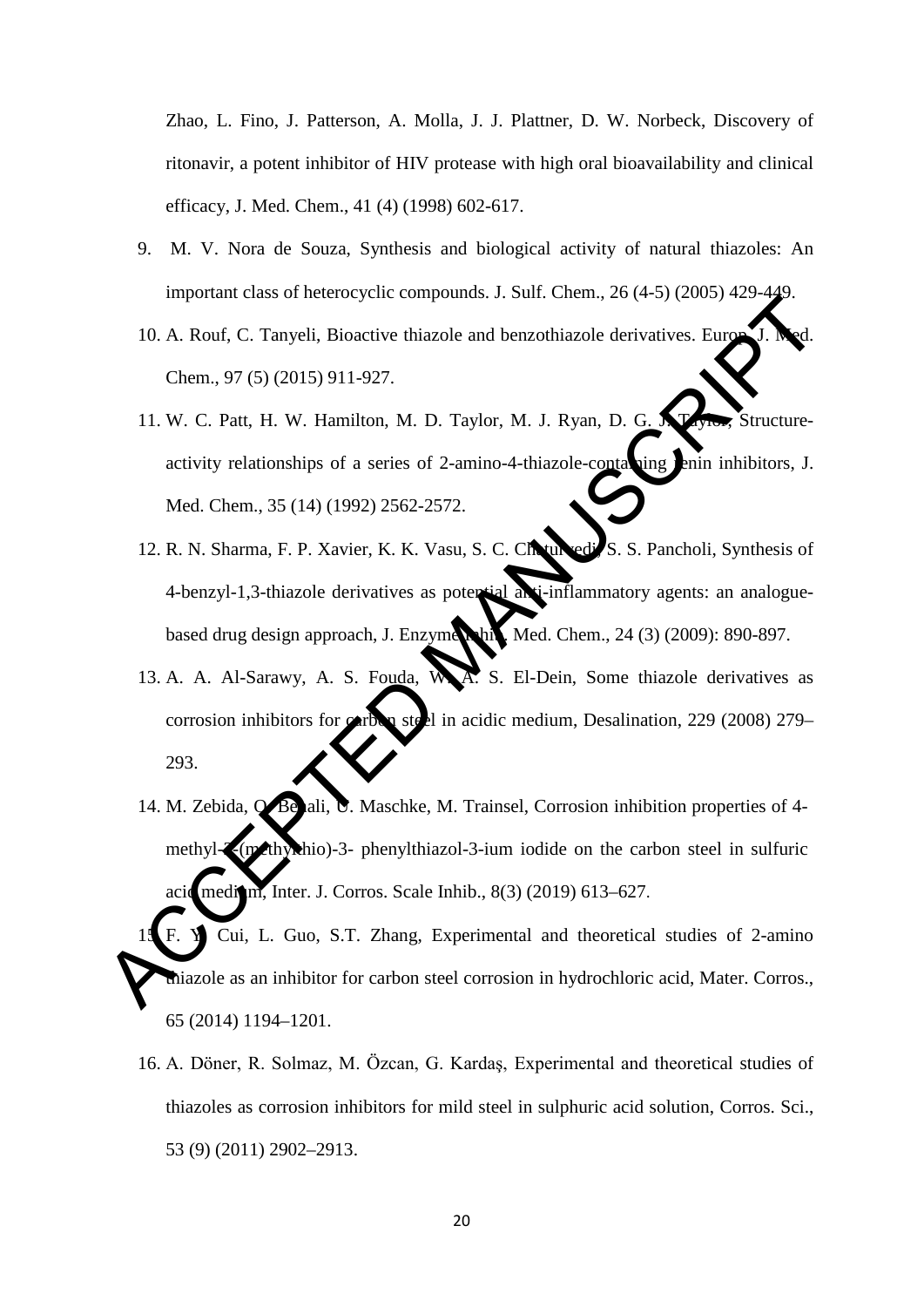- 17. T. Eicher, S. Hauptmann, A. Speicher, The chemistry of heterocycles: structure, reactions synthesis and applications, 2<sup>nd</sup> Edition (2003) Wiley-VCH, Weinheim.
- 18. L. Guo, X. Ren, Y. Zhou, S. Xu, Y. Gong, S. Zhang, Theoretical evaluation of the corrosion inhibition performance of 1,3-thiazole and its amino derivatives, Arab. J. Chem., 10 (2017) 121-130.
- 19. C. Roussel, M. Adjimi, A. Chemlal, A. Djafri, Comparison of racemization in 1-arylpyrimidine-2-thione and 3-arylthiazoline-2-thione atropisomers and their oxygen analogs, J. Org. Chem., 53 (1988) 5076-5080.
- 20. C. Roussel, F. Andreoli, M. Roman, M. Hristova, N. Vanthuyne, New route to 3 alkylthiazolo[3,2-a]benzimidazole derivatives, Molecules,  $10$  ( $2005$ ) 327–333.
- 21. O. Benali, L. Larabi, B. Tabti, Y. Harek, Influence of 1-methyl 2-mercapto imidazole on corrosion inhibition of carbon steel in  $\triangle 5$  M H<sub>2</sub>SO<sub>4</sub>, Anti-corros. Meth. Mater., 52 (5) (2005) 280-285.
- 22. F. Bentiss, M. Traisnel, M. Lagrenée, The substituted 1,3,4-oxadiazoles: a new class of corrosion inhibitors of mild steel in acidic media, Corros. Sci., 42 (1) (2000) 127- 146. 19. C. Roussel, M. Adjimi, A. Chemlal, A. Djafri, Comparison of racemization and a large line of the corresponding Manuscript (and the corresponding Manuscript (and the corresponding Manuscript (and the corresponding Manus
	- 23. F. Mansfeld, M. W. Kending, S. Tsai, Recording and analysis of AC impedance data for corresponding studies. Corrosion, 38 (11) (1982) 570-580.
	- 24. L. Larabi, O. Benali, Y. Harek, Corrosion inhibition of cold rolled steel in 1 M HClO<sub>4</sub> solutions by N-naphtyl N'-phenylthiourea. Mater. Lett., 61 (2007) 3287–3291.
	- 25. H. B. Ouici, O. Benali, Y. Harek, L. Larabi, B. Hammouti, A. Guendouzi, Inhibition of mild steel corrosion in 5 % HCl solution by 5-(2-hydroxyphenyl)-1,2,4-triazole-3 thione. [Res. Chem. Intermed.](https://link.springer.com/journal/11164), 39 (2013) 2777–2793.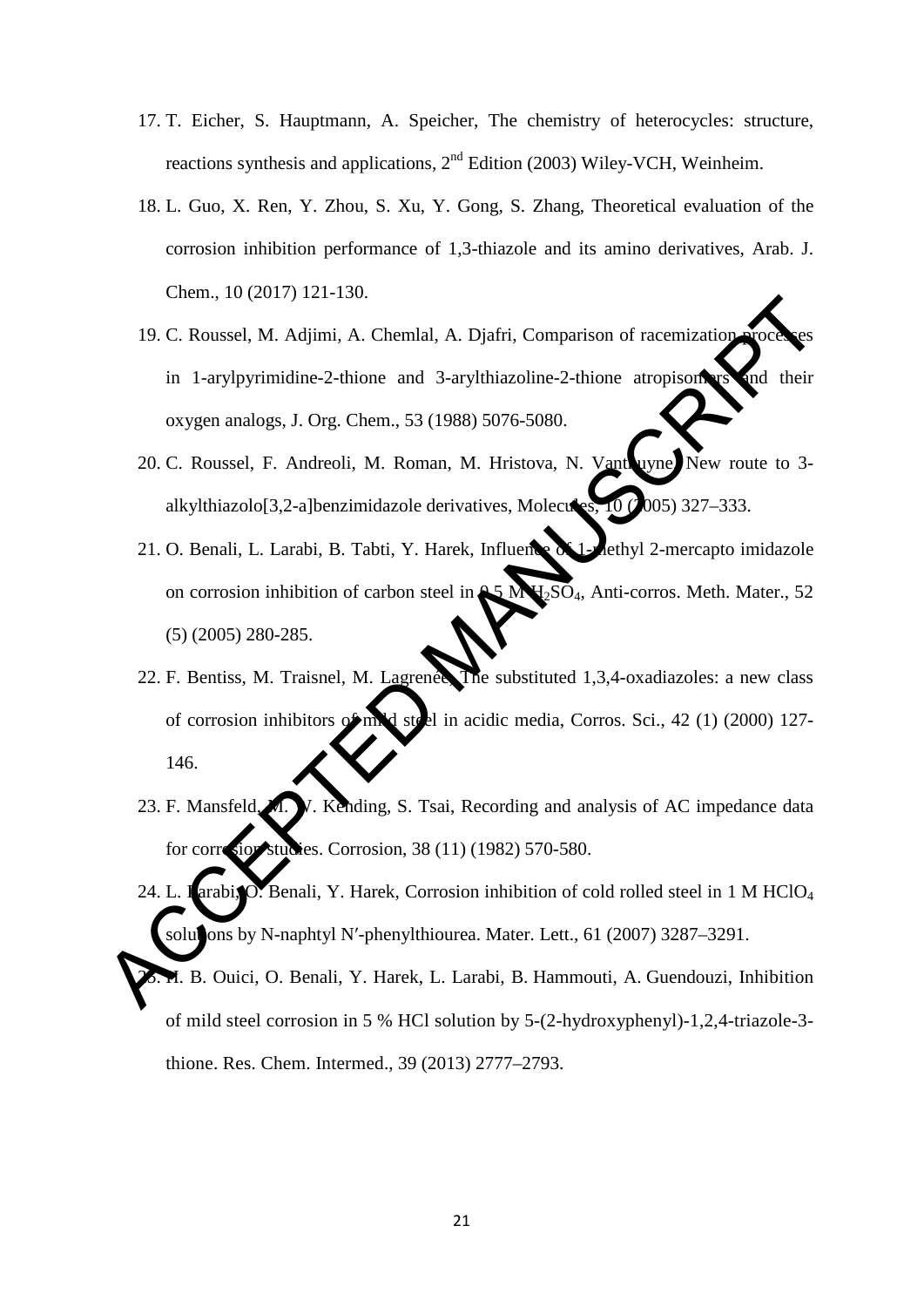- 26. O. Benali, L. Larabi, S. M. Mekelleche, Y. Harek, Influence of substitution of phenyl group by naphthyl in a diphenylthiourea molecule on corrosion inhibition of coldrolled steel in 0.5 M H<sub>2</sub>SO<sub>4</sub>, J. Mater. Sci., 41 (2006) 7064–7073.
- 27. O. Benali, A. Benikdes, D. Ben Hmamou, Adsorption and Corrosion Inhibitive Properties of 1-Methyl-1H-imidazole-2- thiol on Mild Steel in Acidic Environment, Pharm. Chem. J., 7(3) (2020) 56-68.
- 28. O. Benali, M. Zebida, U. Maschke, A. Attou, S. Bilgiç, Synthesis of 4 methylthiazol- $2(3H)$ -thione derivatives and their application as corrosion inhibitors: weight loss, electrochemical, XPS and theoretical study, Appl. J. Envir. Eng. Sci., 7(2) (2021) 125-143. Figures of Triedity 111 minimizes 2 and the barriers of a New Section Pharm. Chem, J., 7(3) (2020) 56-68.<br>
28. O. Benali, M. Zebida, U. Maschke, A. Attou, S. Bilgiç, Synthesis of 4<br>
2(3H)-thione derivatives and their appl
	- 29 H. B. Ouici, O. Benali, Y. Harek, L. Larabi, B. Hammouti, A. Guendouzi, The effect of some triazole derivatives as inhibitors for the corrosion of mild steel in 5 % hydrochloric acid, Res. Chem. Intermed. 39 (2013) 3089-3103.
	- 30 A. Attou, A. Benikdes, O. Benali, H.B. Ouici, A. Guendouzi, Experimental studies on the corrosion inhibition effect of new synthesized pyrazole derivatives on C38 steel in  $0.5 \text{ M H}_2\text{SO}_4$  and  $\text{H}_2$  1 M, Inter. J. Chem. Biochem. Sci., 17 (2020) 120-128
	- 31 F. Chaib ,·H. Allali, O. Benali, Guido Flamini, Corrosion inhibition effects of the essential oil of two Asteraceae plants from South Algeria, Inter. J. Chem. Biochem. Sci. 18(2020):129-136.

M. **Je**eva, G. V. Prabhu, M. S. Boobalan, C. M. Rajesh,. Interactions and inhibition effect of urea-derived mannich bases on a mild steel surface in HCl. J. Phys. Chem., C, 119 (38) (2005) 22025–22043.

33 Z. Szklarska-Smialowska, J. Mankowski, Crevice corrosion of stainless steels in sodium chloride solution, Corros. Sci., 18 (11) (1978) 953 - 960.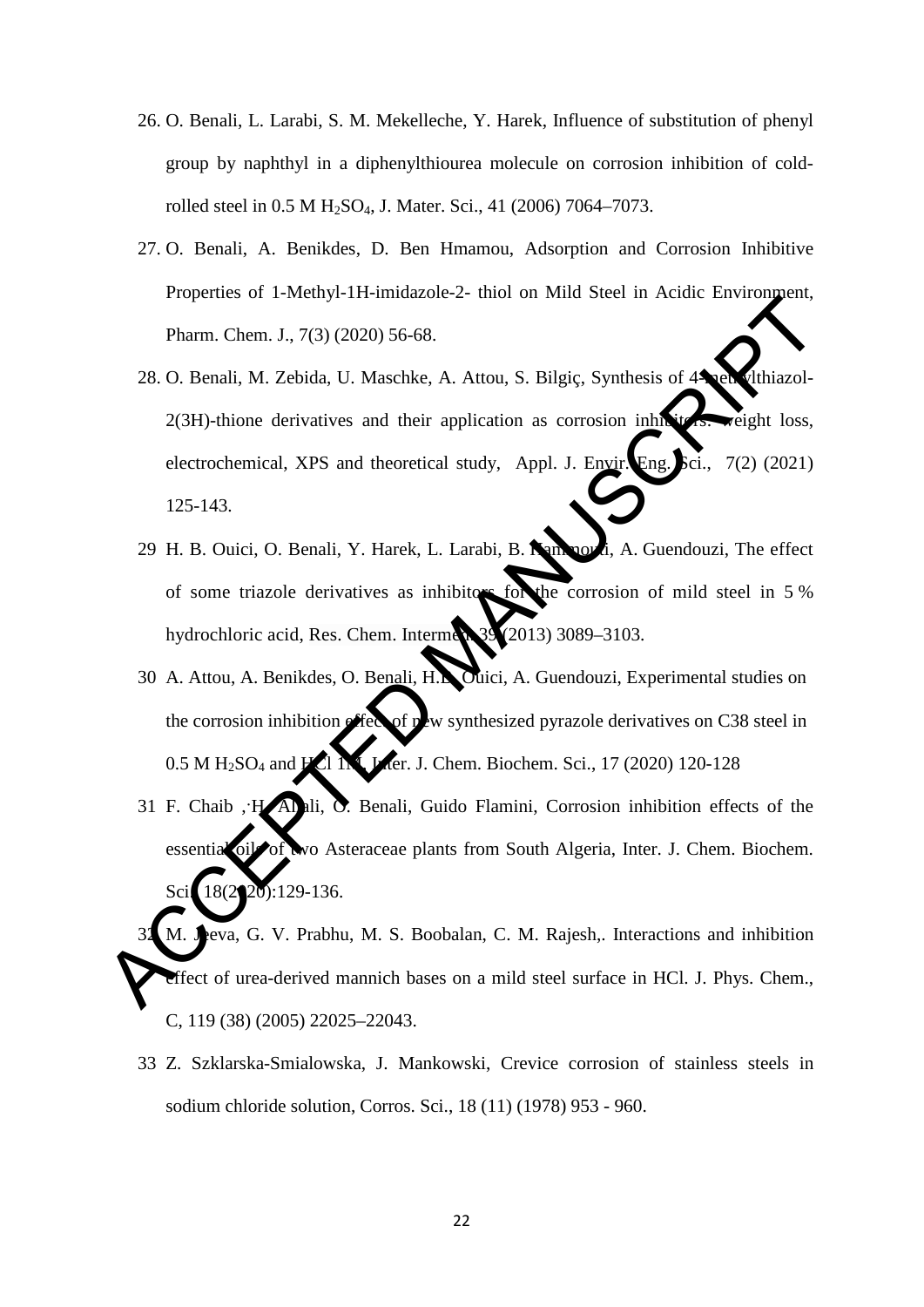- 34 A. Yurt, S. Ulutas, H. Dat, Electrochemical and theoretical investigation on the corrosion of aluminium in acidic solution containing some Schiff bases, Appl. Surf. Sci., 253 (2) (2006) 919-925.
- 35 M. Hegde, S. P. Nayak, Synthesis, Characterization and study of new thiazole -2 amine derivative as corrosion inhibitors for mild steel in  $0.5$  M  $H<sub>2</sub>SO<sub>4</sub>$  solution. J. Chem. Pharm. Sci., 1 (2018)16-24.
- 36 C. J. Zou, X. L. Yan, Y. B. Qin, M. Wang, Y. Liu, Inhibiting evaluation of β-Cyclodextrin-modified acrylamide polymer on alloy steel in sulfuric consistent, Corros. Sci., 85 (2014) 445–454.
- 37 A. A. Farag,· M. A. Migahed,· E. A. Badr, Thiazole Ionic Liquid as Corrosion Inhibitor of Steel in 1 M HCl Solution: Gravimetrical, Electrochemical, and Theoretical Studies. Journal of  $\mathbb{R}$ io- $\mathbb{R}$ d Tribo-Corrosion (2019) 5:53. https://doi.org/10.1007/s40735-019-02
- 38 X Yang, F. Li, W. Zhang, 4-(Pyridin-4-yl)thiazol-2-amine as an efficient nontoxic inhibitor for mild steel in hydrochloric acid solutions, RSC Adv., 2019, 9, 10454-10464.
- 39 Z. Salarvand, M. Amirnasr, M. Talebian, K. Raeissi, S. Meghdadi, Enhanced  $corrosio$  resistance of mild steel in 1 M HCl solution by trace amount of 2-phenylben othiazole derivatives: Experimental, quantum chemical calculations and molecular dynamics (MD) simulation studies, corrosion science 114 (2017) 133-145. Z. Hu, Y. Meng, X. Ma, H. Zhu, J. Li, C. Li, D. Cao, Experimental and theoretical Chem. Pharm. Sci., 1 (2018)16-24.<br>
36 C. J. Zou, X. L. Yan, Y. B. Qin. M. Wang. Y. Liu, Inhibiting experience of properties and Collection-modified acrylamide polymer on alloy steel in sulfuse Cyclodextrin-modified acryla

studies of benzothiazole derivatives as corrosion inhibitors for carbon steel in 1 M HCl, [Corrosion Science,](https://www.sciencedirect.com/science/journal/0010938X) [112](https://www.sciencedirect.com/science/journal/0010938X/112/supp/C) (2016) 563-575.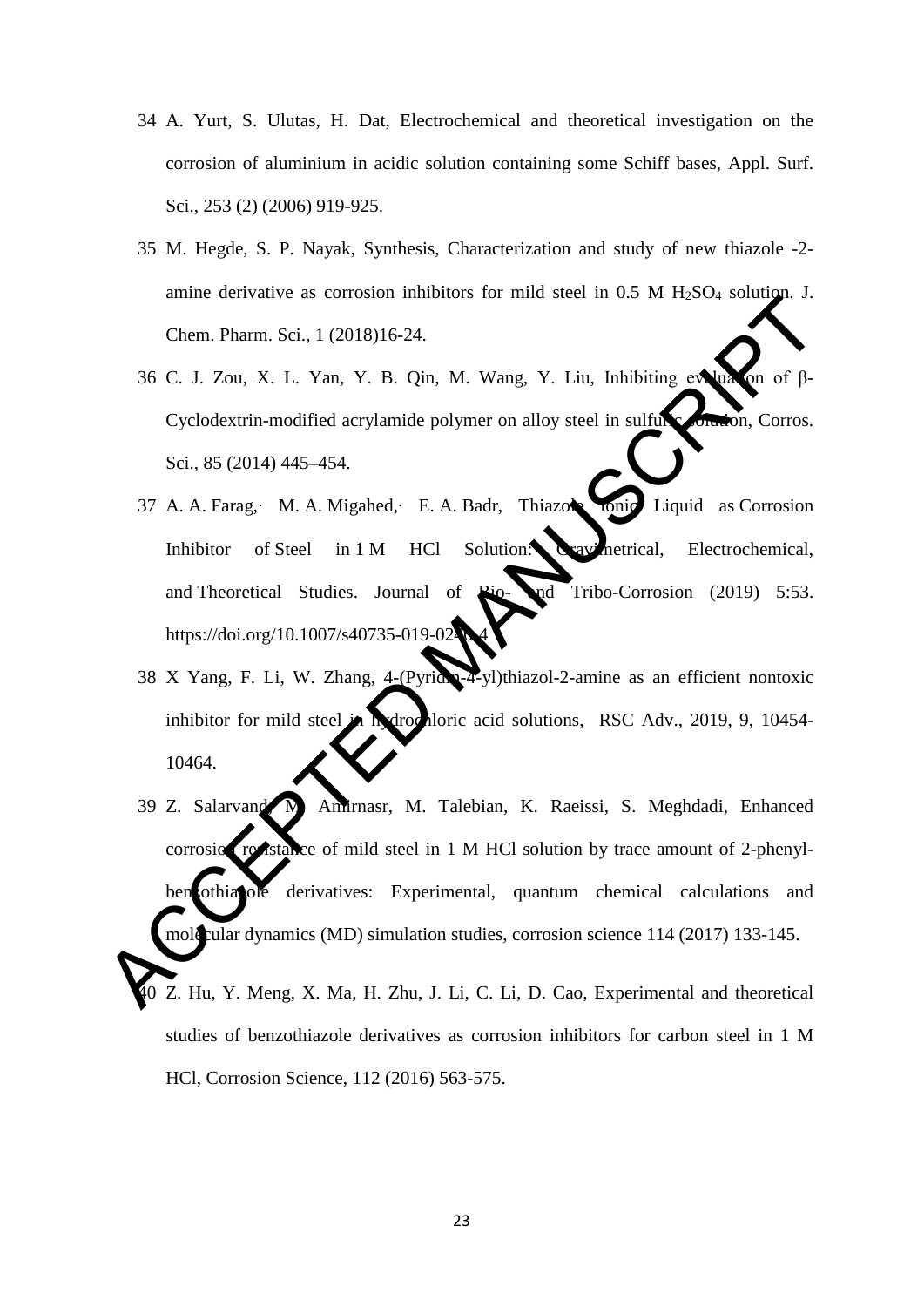- 41 N. Abdulwali1, F. Mohammed, A. Al subari, H. Ghaddar, A. Guenbour, A. Bellaouchou, E. Essassi, R. A. Cottis, Effect of Thiazole Derivatives on the Corrosion of Mild Steel in 1 M HCl Solution, Int. J. Electrochem. Sci., 9 (2014) 6402 – 6415
- 42 S. Xu, W. Li, X. Zuo, D. Zheng, X. Zheng, S. Zhang, Structural Origin of Corrosion Inhibition Effect over 2-(2- Hydroxyphenyl)benzothiazole on Steel in HCl Medium, Int. J. Electrochem. Sci., 14 (2019) 5777 – 5793, doi: 10.20964/2019.06.20.
- 43 R. Riga et J.J. Verbist, J. Chem. Soc. Perkin Trans., II, 1545 (1983).
- 44 A. Olsson, P. Agrawal, M. Frey et D. Landolt, Corros. Sci., 42, 12
- 45 M. Labrini, Synthèses et études physicochimiques de nouveaux thiadiazoles inhibiteurs de corrosion de l'acier en milieu acide, Thèse de doctorat, Université de des sciences et de technologie de Lille, 2005, France.
- 46 R. Devaux, D. Vouagner, A.M. De Becdelievre et C. Duret-Thual, Corros. Sci., 36, 171 (1994).
- 47 V. Di castro et S. Ciampi, Surf. Sci., 31, 294 (1995).
- 48 T.L. Barr, J. Phys. Chem., 82, 180 (1978).
- 49 A.S. Lima et A. Atrens, **Spr. Phys.**, 51, 411 (1990).
- 50 A. P. Grosvenor, B. A. Kobe, M. C. Biesinger, N. S. McIntyre, Investigation of multiple splitting of Fe 2p XPS spectra and bonding in iron compounds, Surf. Interf. Anal.,  $36$  ( $2004$ )  $1564 - 1574$ . Internation Enter ord 2 (2 A) stocky participosamentalistic ord and the method.<br>
Int. J. Electrochem, Sci., 14 (2019) 5777 - 5793, doi: 10.20964/2019.06.20<br>
43 R. Riga et J.J. Verbist, J. Chem. Soc. Perkin Trans., II. 1545
	- 51 J. C. Dupin, D. Gonbeau, P. Vinatier, A. Levasseur, Systematic XPS studies of metal oxides, hydroxides and peroxides, Phys. Chem. Chem. Phys., 2 (2000) 1319- 1324.
		- 52 F. Moulder, W.F. Stickle, P.E. Sobol, K.D. Bomben, in: J. Chastain (Ed.), Handbook of X-Ray Photoelectron Spectroscopy, Perkin-Elmer Corp., Minnesota, USA, 1995.